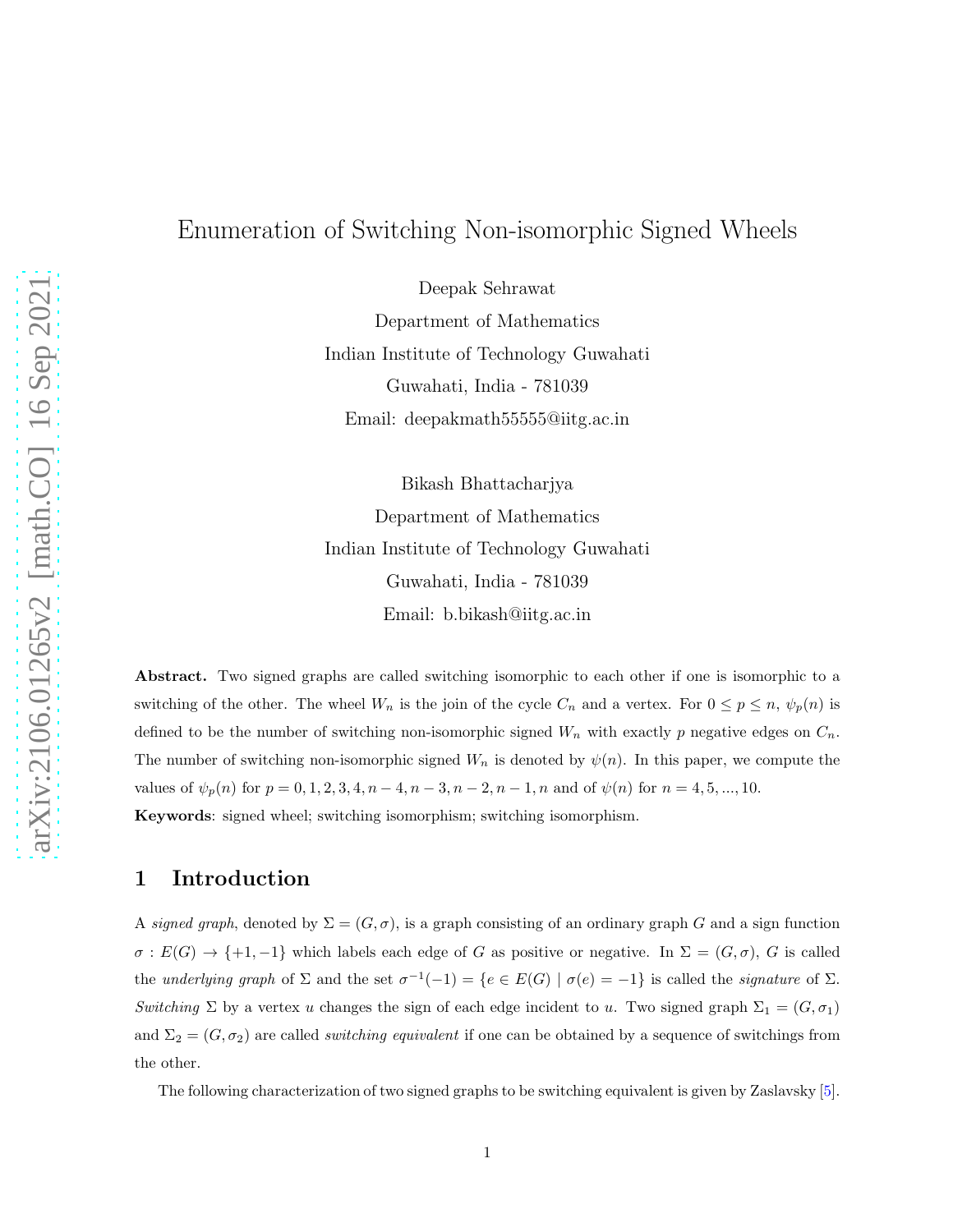**Lemma 1.1.** [\[5\]](#page-28-0) Two signed graphs  $\Sigma_1$ ,  $\Sigma_2$  are switching equivalent if and only if they have the same set of negative cycles.

Given a graph G on n vertices and m edges, there are  $2<sup>m</sup>$  ways of constructing signed graphs on G. An elementary proof of the following lemma is given in [\[1,](#page-27-0) Lemma 2.1].

**Lemma 1.2.** There are  $2^{m-n+1}$  switching non-equivalent signed graphs on a connected graph G on n vertices and m edges.

We say the signed graphs  $\Sigma_1 = (G, \sigma_1)$  and  $\Sigma_2 = (H, \sigma_2)$  are *isomorphic* if there exists a graph isomorphism between  $G$  and  $H$  preserving the edge signs. Two signed graphs are *switching isomorphic* if one is isomorphic to a switching of the other. Two signed graphs  $(G, \sigma_1)$  and  $(H, \sigma_2)$  are *automorphic* if they are isomorphic to each other and  $G = H$ .

Up to switching isomorphism, it is known that there are two signed  $K_3$ , three signed  $K_4$ , and seven signed  $K_5$ . In [\[3\]](#page-28-1), the authors classified all sixteen switching non-isomorphic signed  $K_6$ . Mallows and Sloane  $[2]$  proved that the number of switching non-isomorphic signed complete graphs on n vertices is equal to the number of Euler graphs on n vertices. In  $[5]$ , Zaslavsky proved that there are only six signed Petersen graphs, up to switching isomorphism.

Recently, Y. Bagheri et al. [\[1\]](#page-27-0) proved that the number of mutually switching non-isomorphic signed graphs associated with a given graph  $G$  is equal to the number of orbits of the automorphism group of G acting on the set of all possible signed graphs with underlying graph G. In this paper, we have used a different technique to determine the number of switching non-isomorphic signed wheels of some particular orders.

A wheel, denoted by  $W_n$ , is the join of the cycle  $C_n$  and a vertex. Let  $V(W_n) = \{v, v_1, v_2, ..., v_n\}$  and  $E(W_n) = \{vv_i, v_iv_{i+1} \mid i = 1, 2, ..., n\}$ , where the subscripts are read modulo n. For  $1 \le i \le n$ , the edges  $vv_i$  are said to be the spokes of  $W_n$ , and the cycle induced by edges  $v_i v_{i+1}$  is said to be the *outer cycle*, denoted by  $C_n$ , of  $W_n$ .

For  $n = 3$ , the graph  $W_3$  is the complete graph  $K_4$ . It is known that the number of switching nonisomorphic signed graphs over  $K_4$  is 3. Thus, in the subsequent discussion, we consider the wheels  $W_n$ for  $n \geq 4$ .

For a fixed  $0 \leq p \leq n$ ,  $\psi_p(n)$  denotes the number of switching non-isomorphic signed wheels with exactly p negative edges on  $C_n$ . By  $\psi(n)$ , we denote the number of switching non-isomorphic signed wheels. Thus,  $\psi(n) = \sum_{p=0}^{n} \psi_p(n)$ .

The values of  $\psi_p(n)$  for  $p = 0, 1, 2, 3, 4, n - 4, n - 3, n - 2, n - 1, n$  are determined in Section [3.](#page-20-0) Using these values, the values of  $\psi(n)$  for  $n \leq 10$  are obtained in Section [4.](#page-24-0)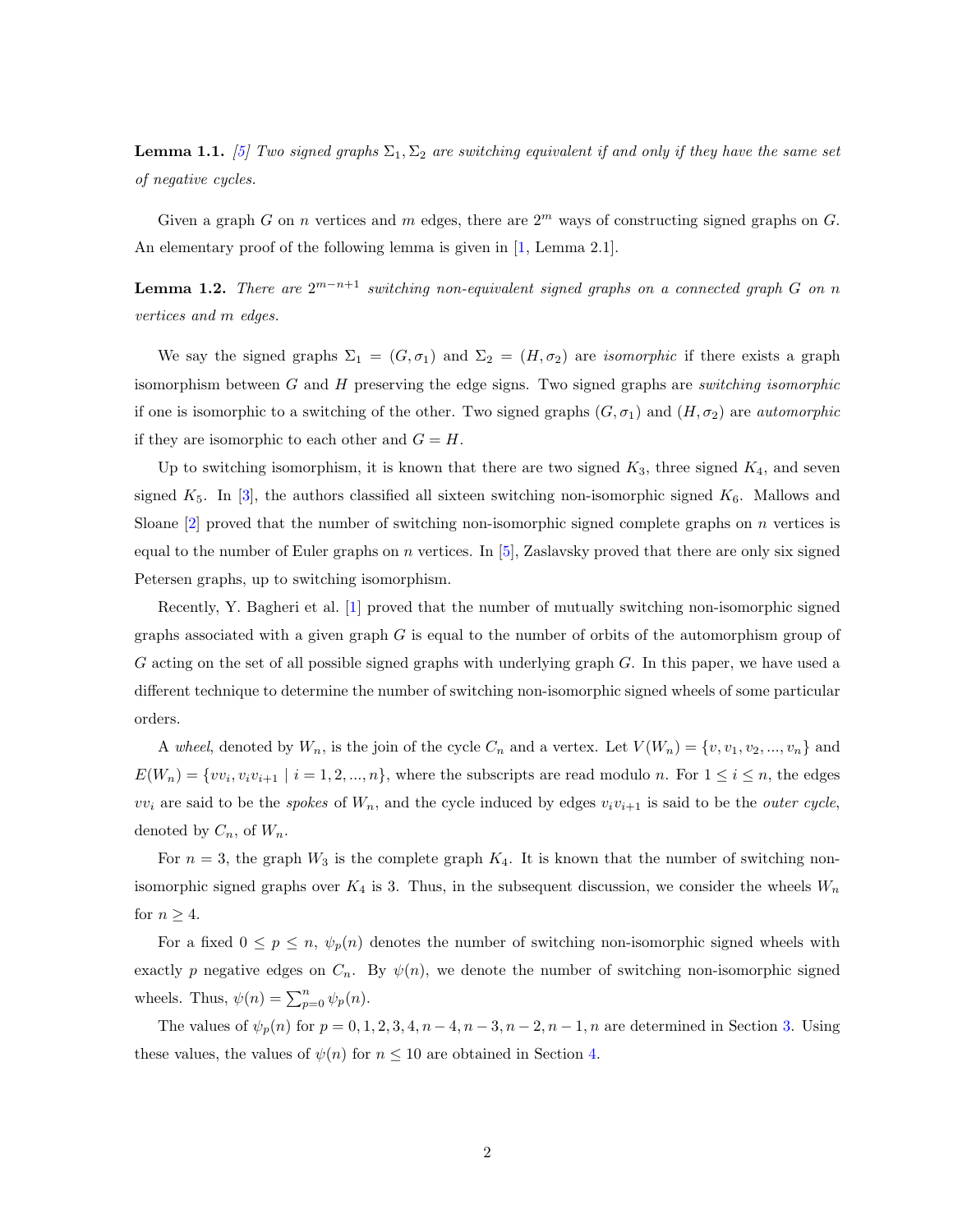### 2 Terminology and Methodology

Our approach to enumerate the switching non-isomorphic signed wheels is to put p negative edges on  $C_n$ at different distances that generate all mutually switching non-isomorphic signed wheels.

By  $G_n$ , we denote a regular n-gon having vertex set  $V(G_n) = \{v_1, v_2, v_3, ..., v_n\}$  and edge set  $E(G_n)$  $\{v_i v_{i+1} \mid i = 1, 2, ..., n\}$ , where the subscripts are read modulo n.

The *distance* between two vertices u and v, denoted  $d(u, v)$ , in a graph G is defined to be the number of edges in a shortest path between u and v. In  $G_n$ , it is clear that  $1 \leq d(v_i, v_j) \leq \lfloor \frac{n}{2} \rfloor$  for all  $i \neq j$ . Further, if we measure the distance along one particular direction (in clockwise or anticlockwise), then we have  $1 \leq d(v_i, v_j) \leq n-1$  for all  $i \neq j$ .

If *n* is an even number then the vertices  $v_i$  and  $v_{i+\frac{n}{2}}$  are called *diagonally opposite vertices* and the edges  $v_i v_{i+1}$  and  $v_{i+\frac{n}{2}} v_{i+1+\frac{n}{2}}$  are called the *opposite edges*. On the other hand, if n is an odd number, for any  $v_i$ , the edge  $v_{i+\lfloor \frac{n}{2} \rfloor}v_{i+\lfloor \frac{n}{2} \rfloor+1}$  is called the *opposite edge* of  $v_i$ ,  $1 \leq i \leq n$ .

Clearly,  $G_n$  features n axes of symmetry. A common point at which all these axes meet is called the center of  $G_n$ . Observe that if n is an even number then half of the axes pass through diagonally opposite vertices and the remaining axes pass through the midpoints of opposite edges. On the other hand, if  $n$ is an odd number, all the axes pass through a vertex and the midpoint of its opposite edge.

Let  $Aut(G)$  denotes the automorphism group of a graph G. It is well known that  $Aut(W_n) = Aut(G_n)$  $= \langle \alpha, \beta | \alpha^n = \beta^2 = 1, \alpha \beta = \beta \alpha^{-1} \rangle$ , the dihedral group  $D_n$ .

If a spoke  $vv_j$ , for some  $1 \leq j \leq n$ , is negative in  $(W_n, \sigma)$  then one can make it positive by switching by  $v_j$ . Thus for any  $(W_n, \sigma)$  there is an equivalent  $(W_n, \sigma_1)$  such that  $\sigma_1^{-1}(-1) \subseteq E(C_n)$ . Therefore, in the subsequent discussion, we only consider the signed wheels whose negative edges lie on  $C_n$ .

The following result will be helpful to examine whether two signed wheels are switching equivalent.

#### Lemma 2.1. Two signed wheels with different signatures are always switching non-equivalent.

Proof. Let  $\Sigma_1 = (W_n, \sigma_1)$  and  $\Sigma_2 = (W_n, \sigma_2)$  be two signed wheels such that  $\sigma_1^{-1}(-1) \neq \sigma_2^{-1}(-1)$ . Since each negative edge makes exactly one triangle negative, the result follows directly from Lemma [1.1.](#page-15-0)  $\Box$ 

Let  $\Sigma = (W_n, \sigma)$  be a signed wheel with p negative edges. Corresponding to  $\Sigma$ , we associate an ordered *distance tuple*  $D(\Sigma) = (r_0, r_1, r_2, r_3, ..., r_{\lfloor \frac{n}{2} \rfloor})$ , where  $r_l$  denotes the number of distinct pairs of negative edges which are at distance l and  $r_0 + r_1 + r_2 + r_3 + \cdots + r_{\lfloor \frac{n}{2} \rfloor} = \binom{p}{2}$ .

**Example 2.[1.](#page-18-0)** Consider  $\Sigma = (W_8, \sigma)$ , as depicted in Figure 1. Let  $e_1 = v_1v_2, e_2 = v_2v_3, e_3 = v_4v_5, e_4 = v_5v_6$  $v_7v_8$  so that  $\sigma^{-1}(-1) = \{e_1, e_2, e_3, e_4\}$ . It is easy to see that  $d(e_1, e_2) = 0$ ,  $d(e_1, e_3) = 2$ ,  $d(e_1, e_4) =$ 1,  $d(e_2, e_3) = 1$ ,  $dist(e_2, e_4) = 2$ ,  $d(e_3, e_4) = 2$ . Therefore,  $r_0 = 1$ ,  $r_1 = 2$ ,  $r_2 = 3$ ,  $r_3 = 0$ ,  $r_4 = 0$ . Hence we have  $D(\Sigma) = (1, 2, 3, 0, 0).$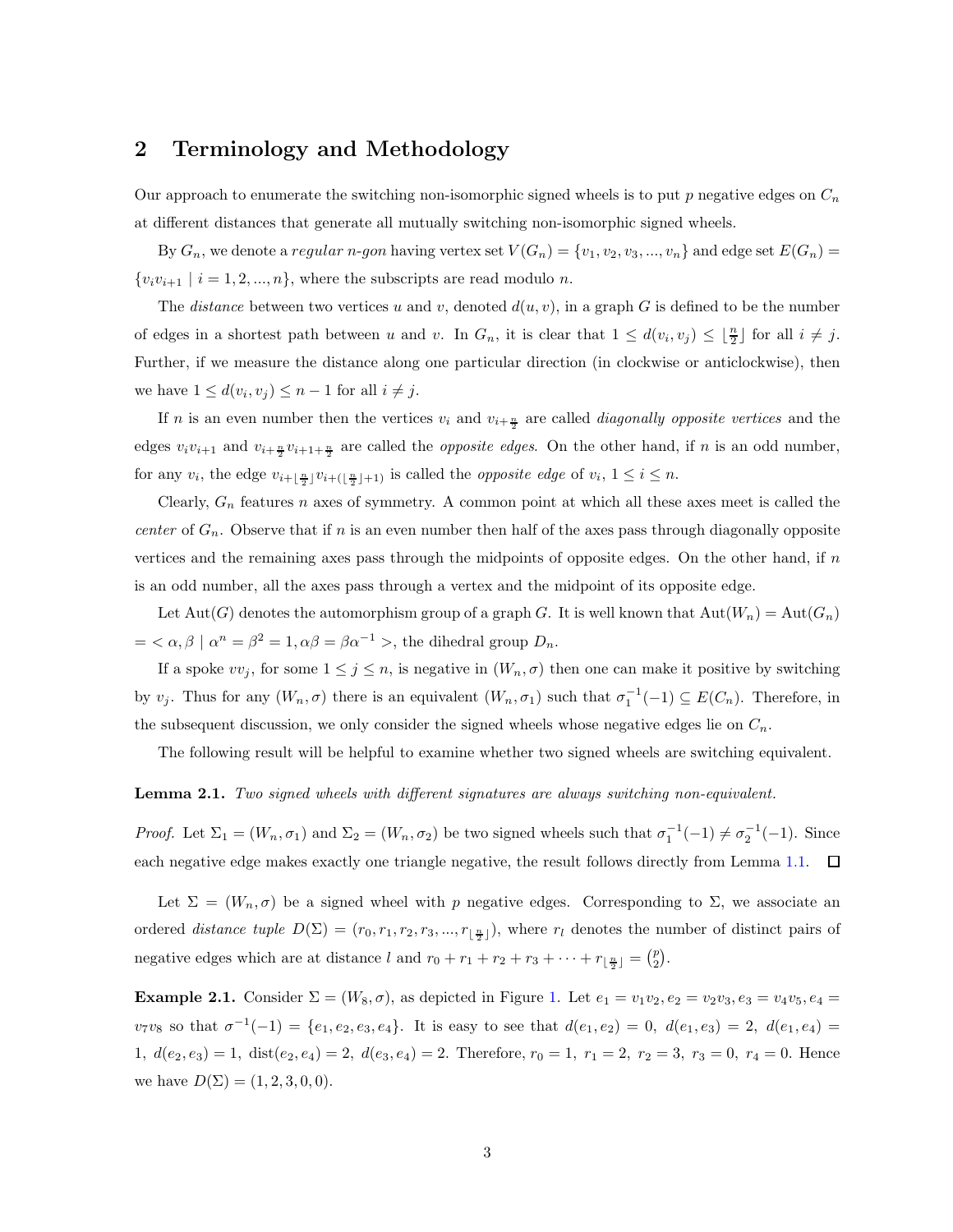

Figure 1: A signed  $W_8$ 

The following lemma will help us in deciding whether two signed wheels with  $p$  negative edges are automorphic.

**Lemma 2.2.** Two signed wheels  $\Sigma_1$  and  $\Sigma_2$  with p negative edges are automorphic to each other if and only if  $D(\Sigma_1) = D(\Sigma_2)$ .

*Proof.* Let  $\Sigma_1$  and  $\Sigma_2$  be automorphic to each other. Since an automorphism of  $W_n$  preserve the distance, it follows that  $D(\Sigma_1) = D(\Sigma_2)$ .

Conversely, let  $\Sigma_1$  and  $\Sigma_2$  be two signed wheels with p negative edges such that  $D(\Sigma_1) = D(\Sigma_2)$ . We need to show that  $\Sigma_1$  and  $\Sigma_2$  are automorphic to each other. To establish an automorphism of  $W_n$ that maps  $\Sigma_1$  onto  $\Sigma_2$ , we first fix the position of p negative edges of  $\Sigma_1$  in clockwise direction, say, at  $v_{1_1}v_{1_1+1}, v_{1_2}v_{1_2+1}, v_{1_3}v_{1_3+1}, ..., v_{1_p}v_{1_p+1}$  such that  $1 \leq 1_i < 1_j \leq n$  for  $1 \leq i < j \leq p$ .

Since  $D(\Sigma_1) = D(\Sigma_2)$ , the positions of p negative edges of  $\Sigma_2$  can also be fixed in clockwise direction say, at  $v_{21}v_{21+1}, v_{22}v_{22+1}, v_{23}v_{23+1}, ..., v_{2p}v_{2p+1}$ , where  $1 \leq 2_i \leq n$  and subscripts are read modulo n, so that

$$
d(v_{1_i}v_{1_i+1}, v_{1_j}v_{1_j+1}) = d(v_{2_i}v_{2_i+1}, v_{2_j}v_{2_j+1}), \text{ for all } i, j \in \{1, 2, ..., p\}. \tag{1}
$$

Define  $\phi: V(W_n) \to V(W_n)$  by

$$
\phi(x) = \begin{cases} v & \text{if } x = v \\ v_{2_1+t} & \text{if } x = v_{1_1+t} \text{ for } t = 0, 1, 2, ..., n-1. \end{cases}
$$

It is easy to verify that  $\phi$  is an automorphism of  $W_n$  that maps  $\Sigma_1$  onto  $\Sigma_2$ . Hence if  $D(\Sigma_1) = D(\Sigma_2)$  $\Box$ then  $\Sigma_1$  and  $\Sigma_2$  are automorphic to each other.

Lemma [2.1](#page-17-0) and Lemma [2.2](#page-18-1) together yields the following result.

**Lemma 2.3.** Let  $\Sigma_1$  and  $\Sigma_2$  be two signed wheels with p negative edges such that  $D(\Sigma_1) \neq D(\Sigma_2)$ . Then  $\Sigma_1$  and  $\Sigma_2$  are switching non-isomorphic.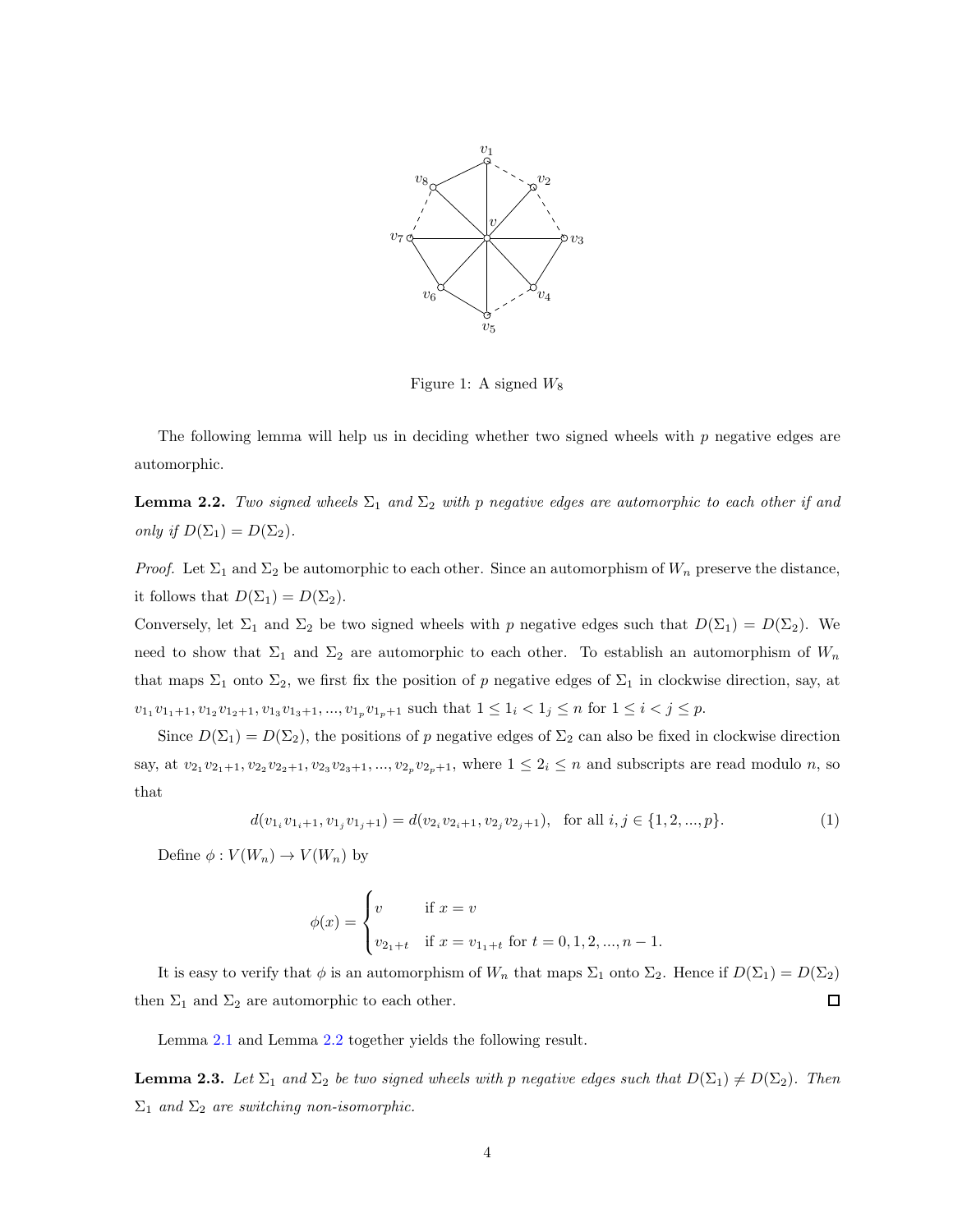**Lemma 2.4.** Among any four edges  $e_1, e_2, e_3$  and  $e_4$  of  $C_n$ , there exist two edges  $e_i$  and  $e_j$  such that  $d(e_i, e_j) \leq \lfloor \frac{n-4}{4} \rfloor$ .

*Proof.* For a fix  $n$ , let if possible

$$
d(e_i, e_j) \ge \lfloor \frac{n-4}{4} \rfloor + 1, \text{ for all } i, j \in \{1, 2, 3, 4\}, i \ne j.
$$
 (2)

Note that if the distance between  $e_i$  and  $e_j$  is k then there are at least k – 1 vertices between end vertices of  $e_i$  and  $e_j$ . Therefore there are at least  $\lfloor \frac{n-4}{4} \rfloor$  vertices between  $e_i$  and  $e_j$  for all  $i, j \in \{1, 2, 3, 4\}$ . This means there are at least  $4\left\lfloor \frac{n-4}{4} \right\rfloor + 8$  vertices in  $C_n$ , a contradiction. Hence the result follows. □

Let  $e_1, e_2, e_3$  and  $e_4$  be four negative edges which lie on  $C_n$ . We place the edges  $e_1, e_2, e_3$  and  $e_4$  in such a way that if  $i < j$  and  $e_i = v_r v_{r+1}, e_j = v_l v_{l+1}$  then  $r + 1 \leq l$ . Further, in light of Lemma [2.4,](#page-19-0) we can always assume that  $d(e_1, e_2) \leq \lfloor \frac{n-4}{4} \rfloor$ . Without loss of generality, let  $e_1 = v_1v_2$ . To calculate the value of  $\psi_4(n)$ , we will count the different signatures of size four by applying the following strategies.

- S1. Take  $d(e_1, e_2) = 0$  and count the different possibilities for  $e_3$  and  $e_4$  up to automorphisms. This is carried out in Lemma [3.5,](#page-21-0) Lemma [3.6,](#page-21-1) Lemma [3.7](#page-21-2) and Lemma [3.8.](#page-21-3)
- S2. Take  $d(e_1, e_2) = 1$  and count the choices for  $e_3$  and  $e_4$  under the following conditions:
	- (i)  $d(e_2, e_3) \geq 1$ ;
	- (ii)  $d(e_3, e_4) \geq 1$ ;

(iii) 
$$
d(e_4, e_1) \geq 1
$$
.

Note that if any one of  $d(e_2, e_3), d(e_3, e_4), d(e_4, e_1)$  is zero then replacement of those two edges with  $e_1$  and  $e_2$  will give us a signature which is already encountered in S1.

- S3. For  $d(e_1, e_2) = r$ , where  $1 \le r < \lfloor \frac{n-4}{4} \rfloor$ , count different choices of  $e_3$  and  $e_4$ .
- S4. If  $d(e_1, e_2) = r + 1$ , where  $2 \le r + 1 \le \lfloor \frac{n-4}{4} \rfloor$ , count the different choices for  $e_3$  and  $e_4$  under the following conditions:
	- (i)  $d(e_2, e_3) \geq r + 1$ ;
	- (ii)  $d(e_3, e_4) \geq r + 1$ ;
	- (iii)  $d(e_4, e_1) \geq r + 1$ .

Note that if any one of  $d(e_2, e_3)$ ,  $d(e_3, e_4)$ ,  $d(e_4, e_1)$  is less than  $r + 1$  then replacement of those two edges with  $e_1$  and  $e_2$  will give us a signature which is already encountered in S3.

### 3 Computation

In this section, we compute the value of  $\psi_p(n)$  for  $p = 0, 1, 2, 3, 4, n - 4, n - 3, n - 2, n - 1$ , and n, where  $n \geq 4$ . To count the number of switching non-isomorphic signed wheels with p negative edges, it is enough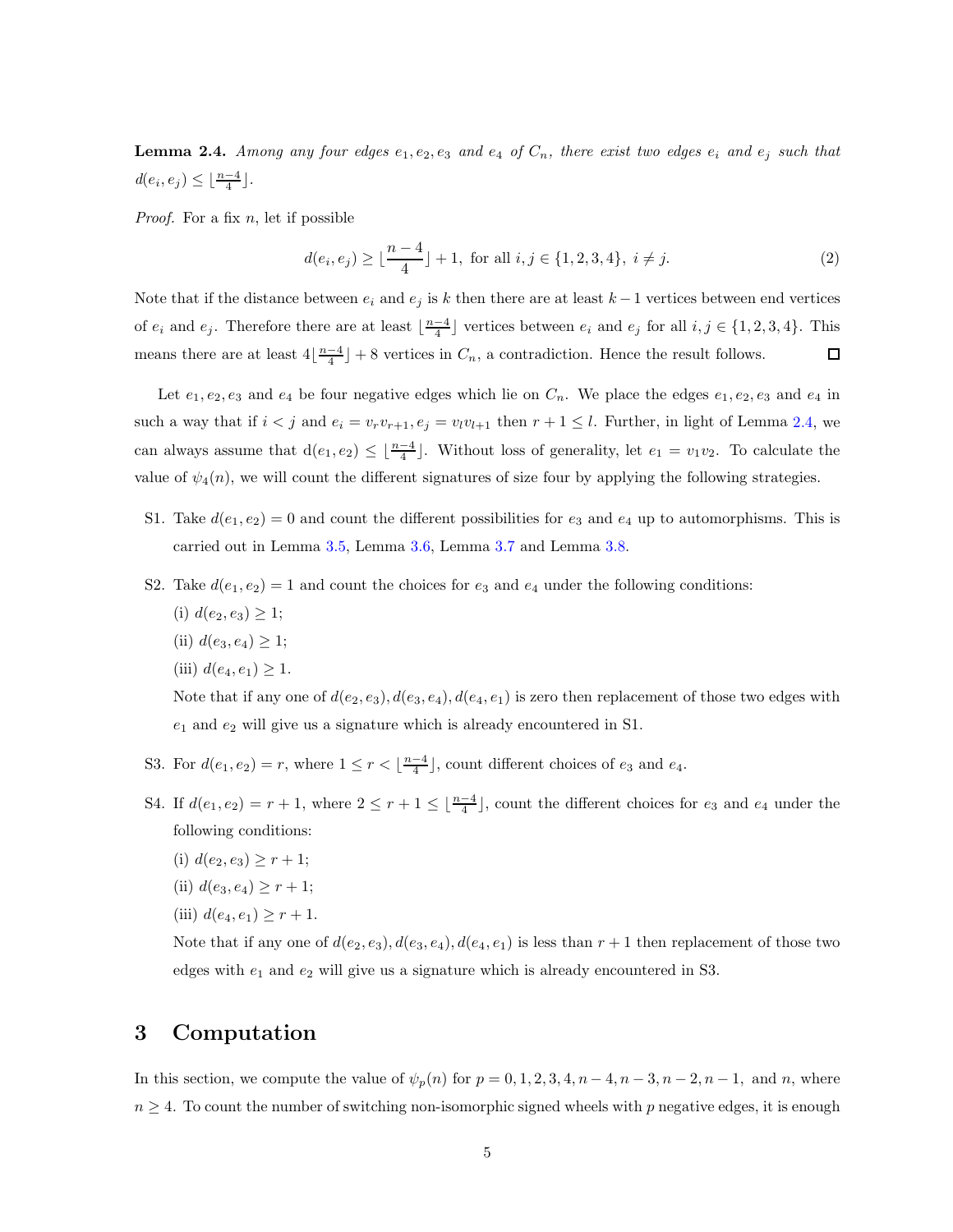to count the different choices of p edges from  $E(C_n)$  up to automorphisms. Note that the counting of different p edges on  $C_n$  is same as the counting of different  $n - p$  edges. Thus for any  $0 \le p \le n$ , we have

<span id="page-5-0"></span>
$$
\psi_p(n) = \psi_{n-p}(n). \tag{3}
$$

The following lemma is trivial.

**Lemma 3.1.** For each  $n \ge 4$ ,  $\psi_0(n) = \psi_n(n) = 1$ .

Any two signed wheels with exactly one negative edge are automorphic to each other. Therefore, in the view of Equation [3,](#page-5-0) the following lemma is immediate.

**Lemma 3.2.** For each  $n \geq 4$ ,  $\psi_1(n) = \psi_{n-1}(n) = 1$ .

We now determine the value of  $\psi_{n-2}(n)$  and  $\psi_2(n)$ .

**Lemma 3.3.** For each  $n \ge 4$ ,  $\psi_2(n) = \psi_{n-2}(n) = 1 + \lfloor \frac{n-2}{2} \rfloor$ .

Proof. We classify it into two cases:

Case 1. If two edges form a path  $P_3$  then there is only one possibility up to rotations. One such path is  $P_3 = v_1v_2v_3.$ 

Case 2. If two edges are disjoint, then the number of choices is  $\lfloor \frac{n-2}{2} \rfloor$  up to automorphisms.

Each choice of two edges in Case 1 and Case 2 produces a signed wheel with two negative edges. In light of Lemma [2.3,](#page-18-2) all these signed wheels are mutually switching non-isomorphic. This proves that  $\psi_2(n) = \psi_{n-2}(n) = 1 + \lfloor \frac{n-2}{2} \rfloor.$  $\Box$ 

A number *n* is said to have a *k-partition* if  $n = \lambda_1 + \lambda_2 + ... + \lambda_k$ , where we assume  $\lambda_1 \ge \lambda_2 \ge \lambda_3 \ge$  $\ldots \geq \lambda_k \geq 1$ . Par $(n; k)$  denotes the set of all k-partitions of n with  $p(n; k) = |Par(n; k)|$ . Clearly, the number  $p(n; k)$  is zero if  $n < k$ . The number  $p(n-3; 3)$  is used to compute  $\psi_{n-3}(n)$ .

**Lemma 3.4.** For each  $n \ge 4$ ,  $\psi_3(n) = \psi_{n-3}(n) = 1 + \lfloor \frac{n-3}{2} \rfloor + p(n-3; 3)$ .

*Proof.* Since  $n-3$  edges are to be chosen from  $C_n$ , only following three cases are possible:

- (i) all  $n-3$  edges form a path;
- (ii)  $n-3$  edges form two different paths;
- (iii)  $n-3$  edges form three different paths.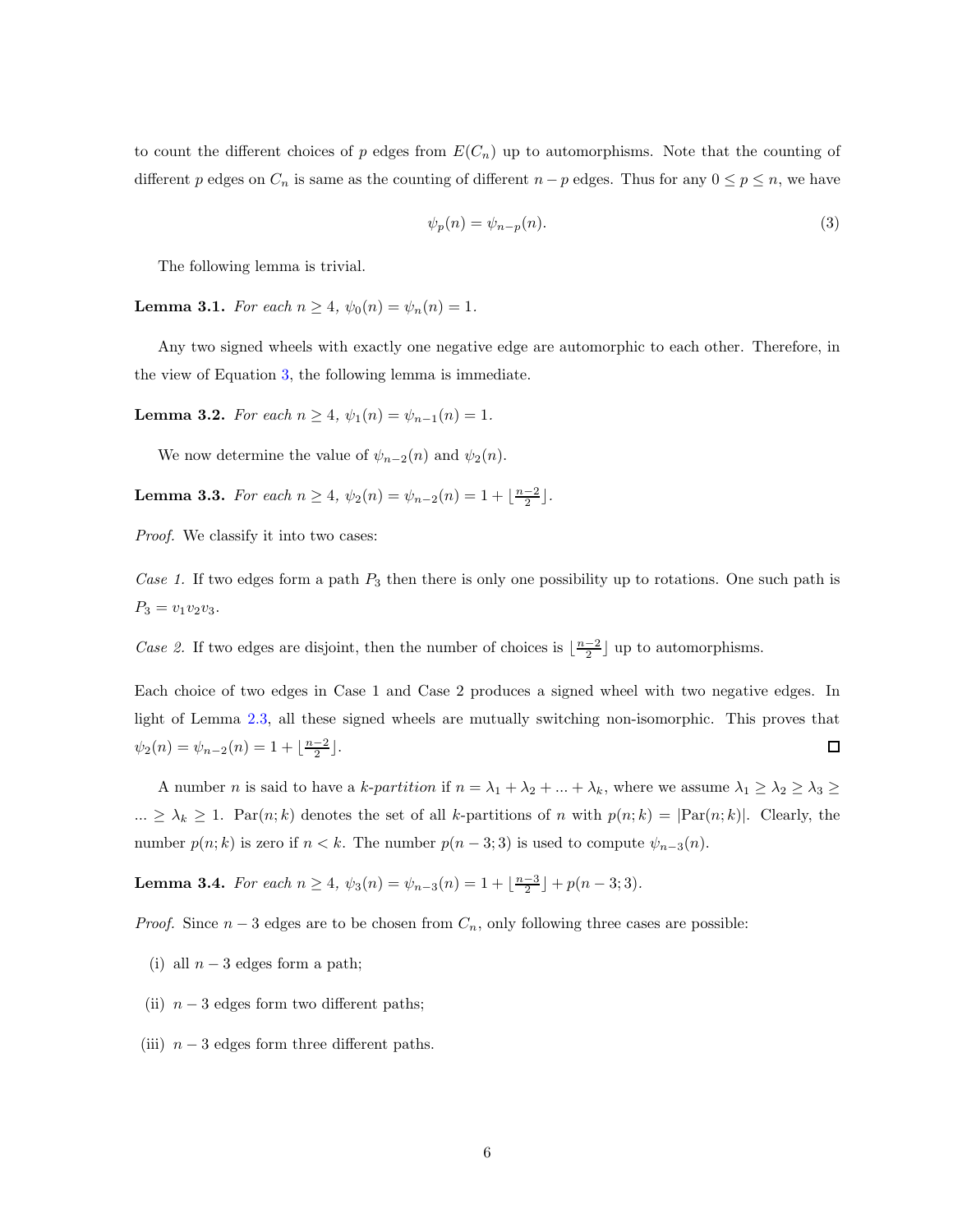Clearly, there is only one possibility in case (i), up to rotations. For case (ii), the number of two different paths comprising  $n-3$  edges is same as the number of partitions of  $n-3$  with exactly two parts. Therefore, the number of two different paths is  $\lfloor \frac{n-3}{2} \rfloor$ .

For case (iii), let three distinct paths formed by  $n-3$  edges be  $P_t$ ,  $P_{t'}$ , and  $P_{t''}$  such that  $t \ge t' \ge t'' \ge 2$ . For each  $t \ge t' \ge t'' \ge 2$ , it is easy to see that there is a unique possibility for three such paths, up to rotations. Thus the number of three such paths is same as the number of partitions of  $n-3$  with exactly 3 parts. Hence there are  $p(n-3,3)$  different choices for three such paths.

Each different possibility of  $n-3$  edges in case (i), (ii), and (iii) produces a signed wheel with  $n-3$ negative edges and in light of Lemma [2.3,](#page-18-2) all these signed wheels are mutually switching non-isomorphic. Hence  $\psi_{n-3}(n) = 1 + \lfloor \frac{n-3}{2} \rfloor + p(n-3; 3) = \psi_3(n)$ .  $\Box$ 

Let  $\Sigma = (W_n, \sigma)$  be a signed wheel with exactly four negative edges  $e_1, e_2, e_3$ , and  $e_4$  on  $C_n$ . By Lemma [2.4,](#page-19-0) it is possible to choose two edges  $e_i$  and  $e_j$  so that  $d(e_i, e_j) \leq \lfloor \frac{n-4}{4} \rfloor$ . Again, a rotation permits us to choose these two edges as  $e_1$  and  $e_2$  so that  $d(e_1, e_2) \leq \lfloor \frac{n-4}{4} \rfloor$ . We now proceed to compute  $\psi_4(n)$  and to do so we will make use of S1, S2, S3 and S4.

**Lemma 3.5.** If edges  $e_1, e_2, e_3$  and  $e_4$  form a path on  $C_n$ , then there is only one signed wheel up to rotation.

**Lemma 3.6.** If edges  $e_1, e_2$  and  $e_3$  form a path  $P_4$  and the edge  $e_4$  is at distance at least one from  $P_4$ , then the number of non-automorphic signed wheels is  $\lfloor \frac{n}{2} \rfloor - 2$ .

*Proof.* Let  $e_1 = v_1v_2, e_2 = v_2v_3$  and  $e_3 = v_3v_4$ . Due to the reflection passing through the mid point of the edge  $e_2$ , the edge  $e_4$  can be  $v_5v_6, v_6v_7, ..., v_{\lfloor \frac{n}{2} \rfloor+2}v_{\lfloor \frac{n}{2} \rfloor+3}$  for a total of  $\lfloor \frac{n}{2} \rfloor - 2$ .  $\Box$ 

**Lemma 3.7.** If edges  $e_1, e_2$  form a path  $P_3$  and  $e_3, e_4$  form an another path on three vertices disjoint from  $P_3$ , then the number of non-automorphic signed wheels is  $\lfloor \frac{n}{2} \rfloor - 2$ .

*Proof.* Let  $e_1 = v_1v_2, e_2 = v_2v_3$  and  $P_3 = v_1v_2v_3$ . Let  $e_3$  and  $e_4$  form an another path  $P'_3$  different from  $P_3$ . Due to the reflection passing through  $v_2$ , the path  $P'_3$  can be  $v_4v_5v_6, v_5v_6v_7, ..., v_{\lfloor \frac{n}{2} \rfloor + 1}v_{\lfloor \frac{n}{2} \rfloor + 2}v_{\lfloor \frac{n}{2} \rfloor + 3}$ for a total of  $\lfloor \frac{n}{2} \rfloor - 2$ .  $\Box$ 

**Lemma 3.8.** Let edges  $e_1, e_2$  form a path  $P_3$  and  $e_3, e_4$  be non-adjacent with each other as well as with P<sub>3</sub>. Then the number of non-automorphic signed wheels is  $(k-2)^2$  and  $(k-3)(k-2)$  when  $n = 2k + 1$ and  $n = 2k$ , respectively.

*Proof.* Let  $e_1 = v_1v_2$ ,  $e_2 = v_2v_3$  and  $P_3 = v_1v_2v_3$ . We classify *n* into two cases:

Case 1. Let  $n = 2k + 1$ . If  $e_3 = v_4v_5$  then due to the reflection passing through  $v_2$ , the edge  $e_4$  can be  $v_6v_7, v_7v_8, ..., v_{2k}v_{2k+1}$  for a total of  $2k-5$ .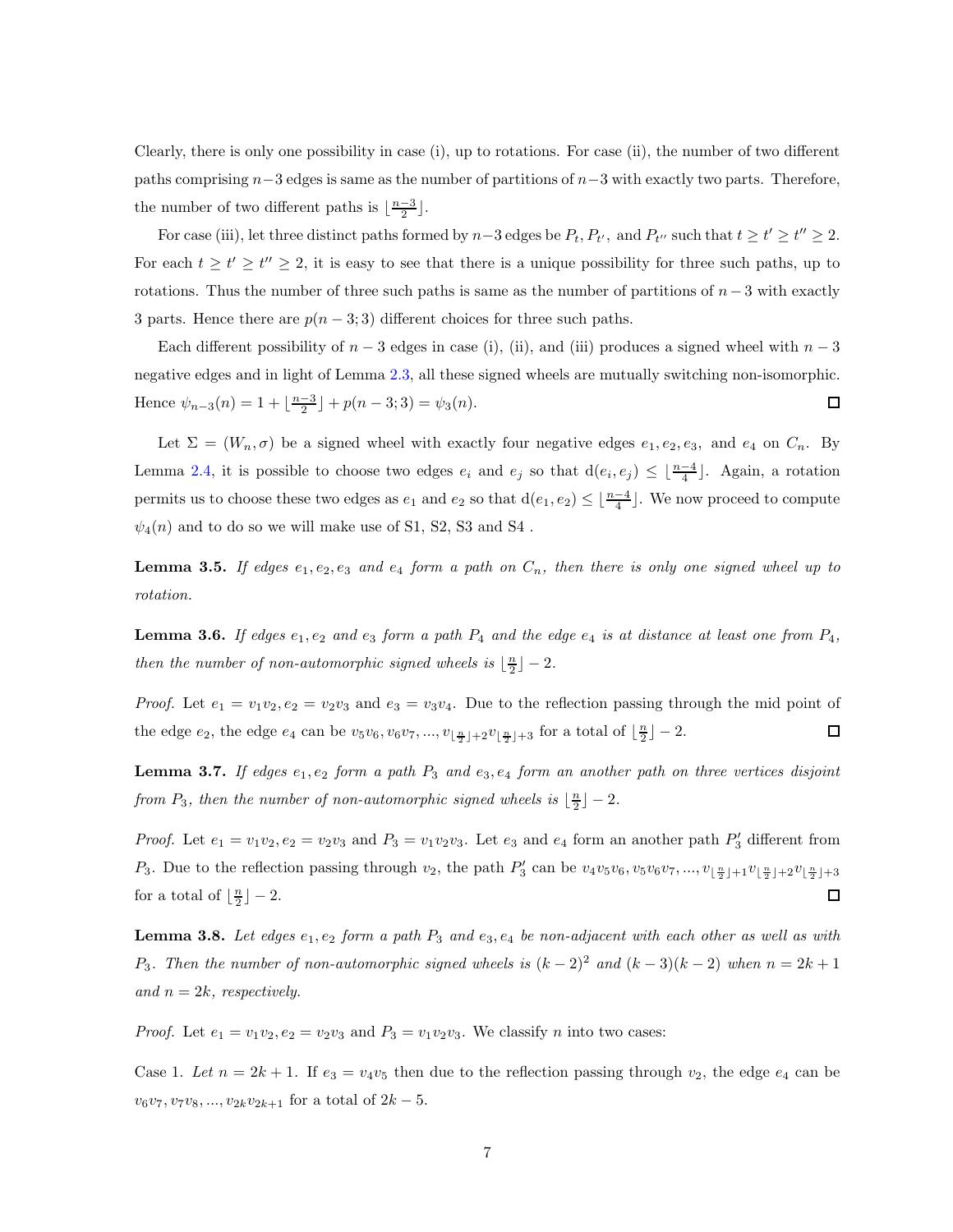If  $e_3 = v_l v_{l+1}$ , for  $5 \le l \le k+1$ , then the edge  $e_4$  can be  $v_{l+2}v_{l+3},...,v_{2k-l+4}v_{2k-l+5}$  for a total of  $2k - 2l + 3$ . The number of different choices of  $e_3$  and  $e_4$  is

$$
(2k-5) + \sum_{l=5}^{k+1} [2k - 2l + 3]
$$
  
=  $(2k-5) + 2k(k-3) - 2[\frac{(k+1)(k+2)}{2} - 10] + 3(k-3)$   
=  $k^2 - 4k + 4$   
=  $(k-2)^2$ .

Case 2. Let  $n = 2k$ . If  $e_3 = v_l v_{l+1}$ , for  $4 \leq l \leq k$ , then the edge  $e_4$  can be  $v_{l+2}v_{l+3},..., v_{2k-l+3}v_{2k-l+4}$  for a total of  $2k - 2l + 2$ . The number of different choices of  $e_3$  and  $e_4$  is

$$
\sum_{l=4}^{k} [2k - 2l + 2]
$$
  
=2k(k-3) - 2[ $\frac{(k)(k+1)}{2}$  - 6] + 2(k-3)  
=k<sup>2</sup> - 5k + 6  
=(k-3)(k-2).

In Case 1 and Case 2, each choice of  $e_3$  and  $e_4$  along with  $P_3$  produces a signed wheel with four negative edges. By Lemma [2.2,](#page-18-1) all these signed wheels are pairwise non-automorphic. This completes the proof.  $\Box$ 

**Lemma 3.9.** Let  $(W_{2k+1}, \sigma)$  be a signed wheel with four negative edges in which  $d(e_1, e_2) = r$ , where  $1 \leq r \leq \lfloor \frac{n-4}{4} \rfloor$ . Then the number of non-automorphic signed wheels is  $[k-(2r+1)]^2$ .

*Proof.* Let  $e_1 = v_1v_2$  and  $e_2 = v_{r+2}v_{r+3}$  such that  $d(e_1, e_2) = r$ , where  $1 \leq r \leq \lfloor \frac{n-4}{4} \rfloor$ . We count the choices for  $e_3$  and  $e_4$  in the following two cases:

- (i) If  $e_3 = v_{2r+3}v_{2r+4}$ , then due to the reflection passing through the mid-point of  $e_2$ , the edge  $e_4$  can be  $v_{3r+4}v_{3r+5},..., v_{k+r+2}v_{k+r+3}$  for a total of  $k - (2r + 1)$ .
- (ii) If  $e_3 = v_l v_{l+1}$ , then  $e_4$  can be  $v_{l+1+r}v_{l+1+r+1},...,v_{(2k+1)-(l-r-3)}v_{(2k+1)-(l-r-3)+1}$  for a total of  $2k - 2l + 4$ , where  $2r + 4 \leq l \leq k + 1$ .

Thus if  $e_1 = v_1v_2$ ,  $e_2 = v_{r+2}v_{r+3}$ , then the number of choices for  $e_3$  and  $e_4$  is the sum of all choices obtained in (i) and (ii). Each such choice produces a signed wheel with four negative edges and by Lemma [2.2,](#page-18-1) all these signed wheels are mutually non-automorphic. Hence the number of non-automorphic signed wheels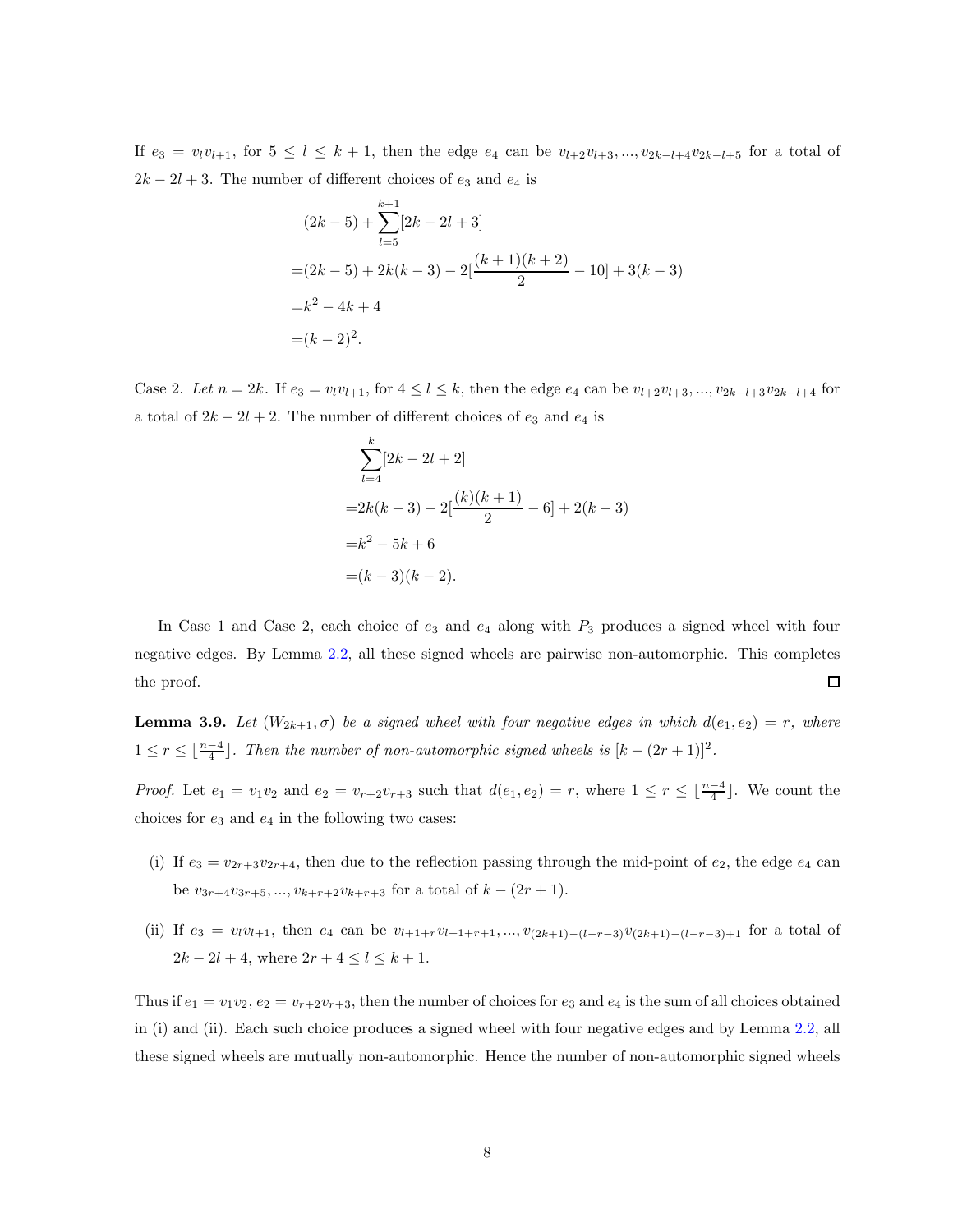$$
k - (2r + 1) + \sum_{l=2r+4}^{k+1} (2k - 2l + 4)
$$
  
= {k - (2r + 1)} + {2k(k + 1 - 2r - 3) - 2\left[\frac{(k+1)(k+2)}{2} - \frac{(2r+3)(2r+4)}{2}\right] + 4(k + 1 - 2r - 3)}  
= [k - (2r + 1)]<sup>2</sup>.

This completes the proof.

**Lemma 3.10.** Let  $(W_{2k}, \sigma)$  be a signed wheel with four negative edges in which  $d(e_1, e_2) = r$ , where  $1 \leq r \leq \lfloor \frac{n-4}{4} \rfloor$ . Then the number of non-automorphic signed wheels is  $[k-(2r+1)] + [k-(2r+2)]^2$ .

*Proof.* Let  $e_1 = v_1v_2$  and  $e_2 = v_{r+2}v_{r+3}$  such that  $d(e_1, e_2) = r$ , where  $1 \leq r \leq \lfloor \frac{n-4}{4} \rfloor$ . We count the different choices for  $e_3$  and  $e_4$  in the following two cases:

- (i) If  $e_3 = v_{2r+3}v_{2r+4}$ , then due to the reflection passing through the mid-point of  $e_2$ , the edge  $e_4$  can be  $v_{3r+4}v_{3r+5},...,v_{k+r+2}v_{k+r+3}$  for a total of  $k-(2r+1)$ .
- (ii) If  $e_3 = v_l v_{l+1}$ , then  $e_4$  can be  $v_{l+1+r}v_{l+1+r+1},..., v_{(2k)-(l-r-3)}v_{(2k)-(l-r-3)+1}$  for a total of  $2k-2l+3$ , where  $2r + 4 \leq l \leq k + 1$ .

Thus the number of non-automorphic signed wheels is

$$
k - (2r + 1) + \sum_{l=2r+4}^{k+1} (2k - 2l + 3)
$$
  
= {k - (2r + 1)} + {2k(k - 2r - 2) - 2[ $\frac{(k+1)(k+2)}{2}$  -  $\frac{(2r+3)(2r+4)}{2}$ ] + 3(k - 2r - 2)}  
= [k - (2r + 1)] + [k - (2r + 2)]<sup>2</sup>.

This proves the lemma.

Note that, in light of Lemma [2.3,](#page-18-2) all the signed wheels counted in Lemma [3.5](#page-21-0) to Lemma [3.10](#page-23-0) are switching non-isomorphic. We now compute  $\psi_4(n)$  by classifying n into two cases depending upon whether *n* is odd or even. By  $\psi_4^e(n)$  and  $\psi_4^o(n)$ , we denote the number of switching non-isomorphic signed wheels with exactly four negative edges, when  $n$  is even and odd, respectively. In the following two theorems, we put  $\lfloor \frac{n-4}{4} \rfloor = l$ .

**Theorem 3.1.** Let  $n = 2k$ , for some  $k \geq 2$ . Then

$$
\psi_4^e(n) = (l+1)k^2 - (2l+3)(l+1)k + \frac{4l^3 + 15l^2 + 20l + 9}{3}.
$$
\n(4)

is

 $\Box$ 

 $\Box$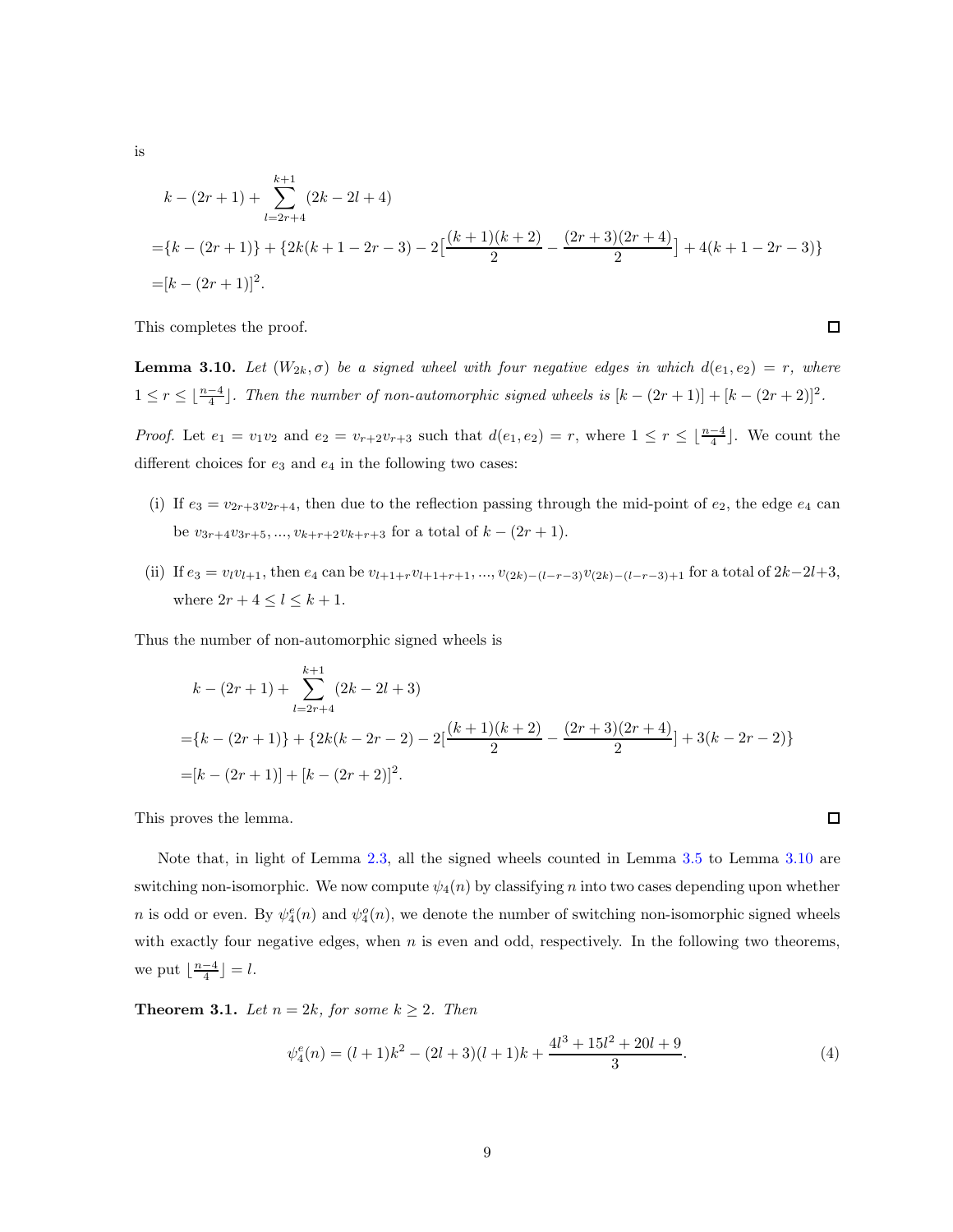*Proof.* Let  $\psi_i$  be the number of non-automorphic signed wheels with four negative edges  $e_1, e_2, e_3, e_4$  such that  $d(e_1, e_2) = i$ , where  $0 \le i \le l$ . Thus we have

$$
\psi_4^e(n) = \sum_{i=0}^l \psi_i
$$
  
=  $\{1 + (k - 2) + (k - 2) + (k - 3)(k - 2)\} + \sum_{i=1}^l \psi_i$   
=  $\{k^2 - 3k + 3\} + \sum_{i=1}^l [k - (2i + 1)] + [k - (2i + 2)]^2$   
=  $\{k^2 - 3k + 3\} + \sum_{i=1}^l [k^2 - 3k + 6i - 4ki + 4i^2 + 3]$   
=  $\{k^2 - 3k + 3\} + \{lk^2 - 3kl + 6\frac{l(l+1)}{2} - 4k\frac{l(l+1)}{2} + 4\frac{l(l+1)(2l+1)}{6} + 3l\}$   
=  $(l+1)k^2 - (2l+3)(l+1)k + \frac{4l^3 + 15l^2 + 20l + 9}{3}.$ 

This completes the proof.

Note that the value of  $\psi_0$  is the sum of all the values obtained in Lemma [3.5,](#page-21-0) [3.6,](#page-21-1) [3.7](#page-21-2) and Lemma [3.8.](#page-21-3) For each  $1 \leq i \leq l$ , the value of  $\psi_i$  is given in Lemma [3.10.](#page-23-0)

**Theorem 3.2.** Let  $n = 2k + 1$ , for some  $k \ge 2$ . Then

$$
\psi_4^o(n) = (l+1)k^2 - 2(l+1)^2k + \frac{(2l+1)(2l+3)(l+1)}{3}.
$$
\n(5)

*Proof.* Let  $\psi_i$  be the number defined in the proof of the Theorem [3.1.](#page-23-1) Thus we have

$$
\psi_4^o(n) = \sum_{i=0}^l \psi_i
$$
  
=  $\{1 + (k - 2) + (k - 2) + (k - 2)^2\} + \sum_{i=1}^l \psi_i$   
=  $\{k^2 - 2k + 1\} + \sum_{i=1}^l [k - (2i + 1)]^2$   
=  $\{k^2 - 2k + 1\} + \sum_{i=1}^l [k^2 - 2k + 4i - 4ki + 4i^2 + 1]$   
=  $\{k^2 - 2k + 1\} + \{lk^2 - 2kl + 4\frac{l(l+1)}{2} - 4k\frac{l(l+1)}{2} + 4\frac{l(l+1)(2l+1)}{6} + l\}$   
=  $(l+1)k^2 - 2(l+1)^2k + \frac{(2l+1)(2l+3)(l+1)}{3}.$ 

This completes the proof.

 $\Box$ 

 $\Box$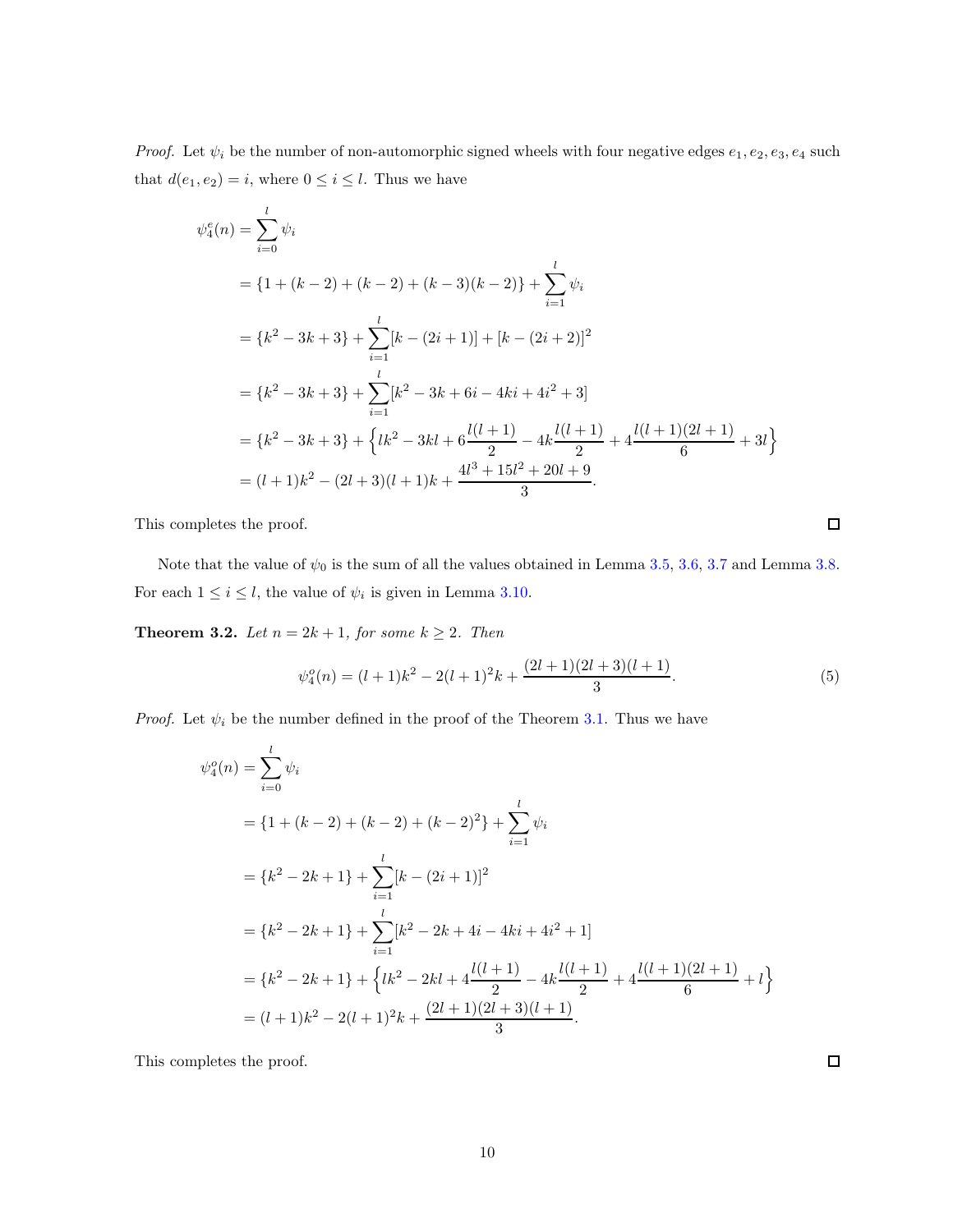### 4 Main Results

In this section, we compute the number of switching non-isomorphic signed wheels  $W_n$ , for  $4 \le n \le 10$ .

**Lemma 4.1.** The value of  $\psi_5(10)$  is 15.

*Proof.* To count  $\psi_5(10)$ , the different choices for five edges on  $C_{10}$  are considered in the following cases.

- 1. If the five edges form a path  $P_6$ , then there is only one choice for such a path, up to rotation.
- 2. If the set of five edges is a disjoint union of  $P_5$  and  $P_2$  then we can assume that  $P_5 = v_1v_2v_3v_4v_5$ . Due to the reflection passing through  $v_3$  and  $v_8$ , the possibilities for  $P_2$  are  $v_6v_7$  and  $v_7v_8$ . Therefore there are only two such choices.
- 3. If the set of five edges is a disjoint union of  $P_4$  and  $P_3$ , we assume that  $P_4 = v_1v_2v_3v_4$ . Due to the reflection passing through the mid points of  $v_2v_3$  and its opposite edge  $v_7v_8$ , the choices for  $P_3$  are  $v_5v_6v_7$  or  $v_6v_7v_8$ . Thus there are only two such choices.
- 4. If the set of five edges is a disjoint union of  $P_4, P_2^1$  and  $P_2^2$ , where  $P_2^1$  and  $P_2^2$  are paths on two vertices, we assume that  $P_4 = v_1v_2v_3v_4$ . Further, if  $P_2^1 = v_5v_6$ , then  $P_2^2$  can be  $v_7v_8, v_8v_9, v_9v_{10}$ . If  $P_2^1 = v_6 v_7$ , then  $P_2^2$  must be  $v_8 v_9$ . Hence there are four such choices.
- 5. If the set of five edges of is a disjoint union of  $P_3^1, P_3^2$  and  $P_2$ , where  $P_3^1, P_3^2$  are paths on three vertices, we assume that  $P_3^1 = v_1v_2v_3$ . If  $P_3^2 = v_4v_5v_6$  then due to the reflection passing through the mid points of  $v_3v_4$  and its opposite edge  $v_8v_9$ ,  $P_2$  can be  $v_7v_8$  or  $v_8v_9$ . If  $P_3^2 = v_5v_6v_7$  then due to the reflection passing through  $v_4$  and its opposite vertex  $v_9$ ,  $P_2$  must be  $v_8v_9$ . Finally, if  $P_3^2 = v_6v_7v_8$  then due to the reflection passing through mid points of  $v_4v_5$  and its opposite edge  $v_9v_{10}$ ,  $P_2$  must be either  $v_4v_5$  or  $v_9v_{10}$ . Thus there are four choices for this case.
- 6. If the set of five edges is a disjoint union of  $P_3, P_2^1, P_2^2$  and  $P_2^3$ , where  $P_2^1, P_2^2$  and  $P_2^3$  are paths on two vertices, then there are two such choices, up to automorphisms.

From all the cases considered, we find that  $\psi_5(10) = 15$ . These 15 signed  $W_{10}$  are shown in Figure [2.](#page-27-1)  $\Box$ 

**Lemma 4.2.** For  $4 \le n \le 10$  and  $0 \le p \le 10$ , the values of  $\psi_p(n)$  are those listed in Table [1.](#page-26-0)

*Proof.* In Table [1,](#page-26-0) entries of row i, for  $i = 2, 3, 4$ , and 5, are computed from Lemma [3.1,](#page-20-1) [3.2,](#page-20-2) [3.3,](#page-20-3) and Lemma [3.4](#page-20-4) respectively. The values of  $\psi_r(s)$  for  $r = s$  are computed from Lemma [3.1](#page-20-1) and of  $\psi_r(s)$  for  $r = s-1$  are computed from Lemma [3.2.](#page-20-2) The values of  $\psi_{r-2}(r)$  and of  $\psi_{r-3}(r)$  for  $r = 7, 8, 9$ , and 10 are computed from Lemma [3.3](#page-20-3) and Lemma [3.4,](#page-20-4) respectively. The values of  $\psi_4(8)$  and  $\psi_4(10)(=\psi_6(10))$  are computed from Theorem [3.1](#page-23-1) and of  $\psi_4(9) = \psi_5(9)$  is computed from Theorem [3.2.](#page-24-1) The value of  $\psi_5(10)$ is obtained in Lemma [4.1.](#page-25-0) This proves the lemma.  $\Box$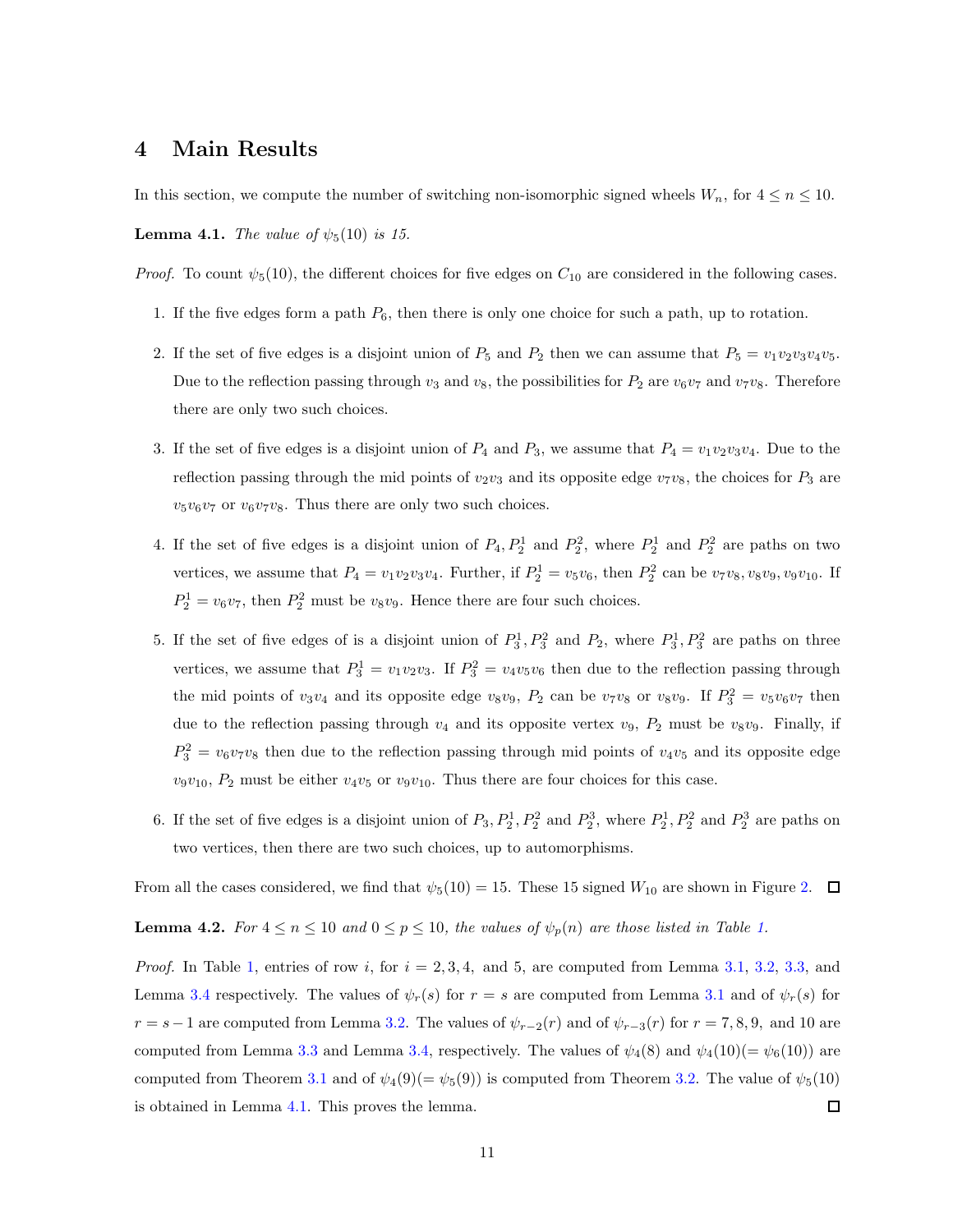**Theorem 4.1.** For  $n = 4, 5, 6, 7, 8, 9, 10$ , the number of switching non-isomorphic signed wheels on  $W_n$ are those given in Table [2.](#page-26-1)

 $\Box$ 

Proof. The values of Table [2](#page-26-1) are obtained by respective columns sums of Table [1.](#page-26-0)

| $\boldsymbol{n}$<br>$\boldsymbol{p}$ | $\sqrt{4}$     | $\overline{5}$ | 6           | $\overline{7}$ | 8              | 9              | 10             |
|--------------------------------------|----------------|----------------|-------------|----------------|----------------|----------------|----------------|
| $\boldsymbol{0}$                     | $\mathbf{1}$   | $\mathbf 1$    | $\,1$       | $\mathbf{1}$   | $\,1$          | $\,1$          | $\mathbf 1$    |
| $\,1$                                | $\mathbf{1}$   | $\mathbf 1$    | $\,1$       | $\mathbf{1}$   | $\,1$          | $\mathbf{1}$   | $\mathbf 1$    |
| $\overline{2}$                       | $\overline{2}$ | $\overline{2}$ | 3           | 3              | $\overline{4}$ | $\,4\,$        | $\overline{5}$ |
| 3                                    | $\mathbf{1}$   | $\overline{2}$ | 3           | $\overline{4}$ | $\overline{5}$ | $\overline{7}$ | 8              |
| $\,4\,$                              | $\mathbf 1$    | $\mathbf 1$    | 3           | $\overline{4}$ | 8              | 10             | 16             |
| $\overline{5}$                       |                | $\mathbf 1$    | $\,1$       | 3              | $\overline{5}$ | 10             | 15             |
| 6                                    |                |                | $\mathbf 1$ | $\mathbf{1}$   | 4              | $\overline{7}$ | 16             |
| $\overline{7}$                       |                |                |             | $\mathbf{1}$   | $\,1$          | $\,4\,$        | 8              |
| 8                                    |                |                |             |                | $\,1$          | $\mathbf{1}$   | $\overline{5}$ |
| $\overline{9}$                       |                |                |             |                |                | $\mathbf{1}$   | $\mathbf 1$    |
| 10                                   |                |                |             |                |                |                | $\mathbf{1}$   |

Table 1: The number  $\psi_p(n)$ , for  $n = 4, 5, ..., 10$  and  $0 \le p \le 10$ 

|                              | $\vert 5 \vert$ |  |  | $\vert$ 10 |
|------------------------------|-----------------|--|--|------------|
| $\psi(n)$ 6 8 13 18 30 46 77 |                 |  |  |            |

Table 2: The number of switching non-isomorphic signed  $W_n$ , for  $n = 4, 5, ..., 10$ 

# 5 Conclusion

Recall from Lemma [1.2](#page-15-1) that the number of switching non-equivalent signed wheels are  $2^n$ . Another way of getting this number is the following.

It was already noticed that any signed wheel is switching equivalent to a signed wheel whose signature is a subset of  $E(C_n)$ . Also, by Lemma [1.1,](#page-15-0) any two signed wheels whose signatures are different subsets of  $E(C_n)$  are switching non-equivalent. As the total number of subsets of  $E(C_n)$  are  $2^n$ , there are  $2^n$ switching non-equivalent signed wheels on  $n + 1$  vertices. However many of these  $2^n$  signed wheels are isomorphic to each other. For this purpose, we have determined the value of  $\psi_p(n)$ , for  $p = 0, 1, 2, 3, 4, n-$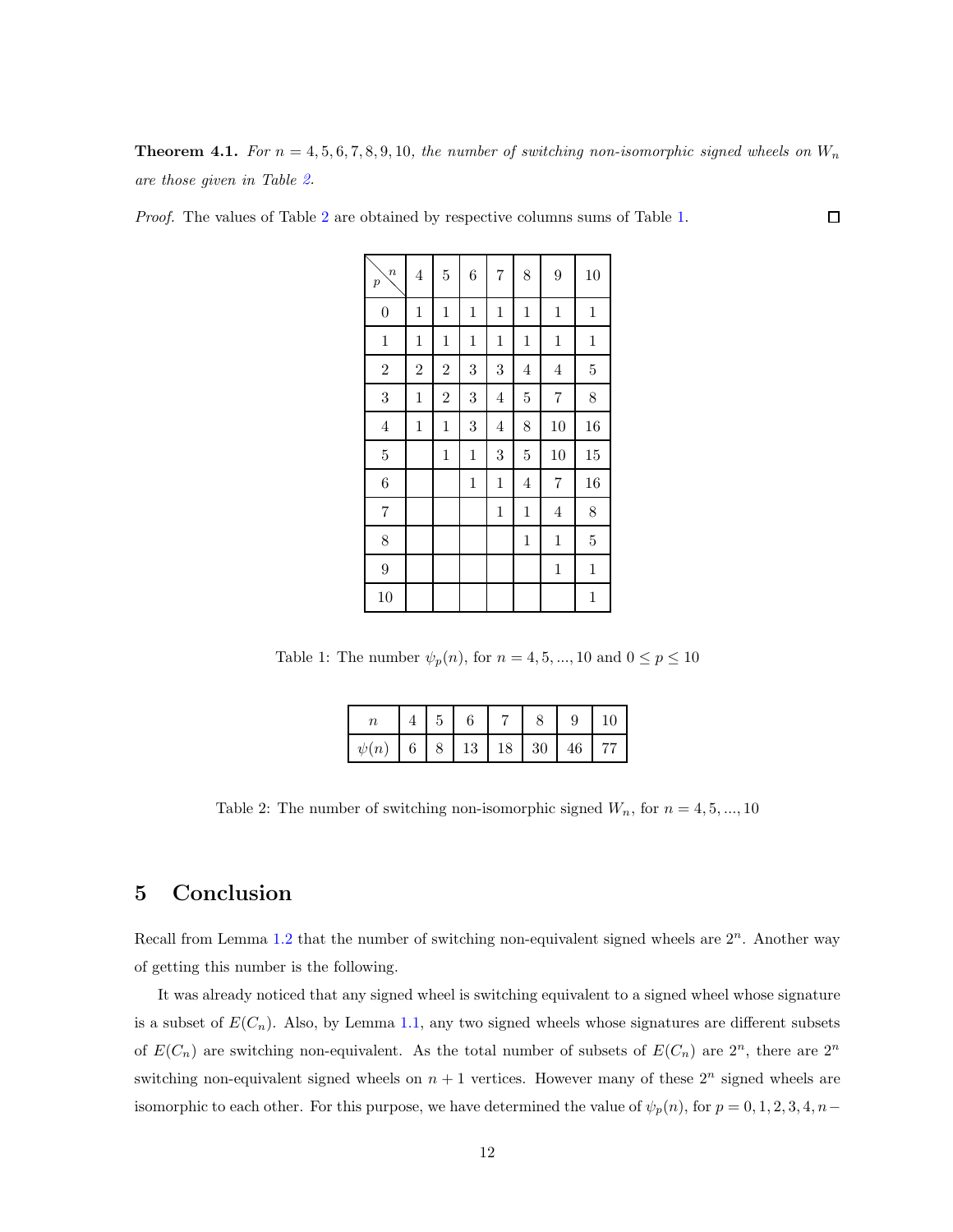$4, n-3, n-2, n-1, n$  and the value of  $\psi(n)$ , for  $n = 4, 5, 6, 7, 8, 9, 10$ . The values of  $\psi_p(n)$ , for  $p =$  $5, 6, \ldots, n-5$  are still unknown.

# References

- [1] Y. Bagheri, A.R. Moghaddamfar and F. Ramezani. The number of switching isomorphism classes of signed graphs associated with particular graphs. Discrete Applied Math., 279 (2020) 25-33.
- [2] C.L. Mallows and N.J.A. Sloane. Two-graphs, switching classes and Euler graphs are equal in number. SIAM J. Applied Math., 4 (1975) 876-880.
- [3] D. Sehrawat and B. Bhattacharjya. Signed complete graphs on six vertices and their frustration indices. Advances and Applications in Discrete Math., 24 (2020) 129-142.
- [4] P. Sole and T. Zaslavsky. A coding approach to signed graphs. SIAM J. Discrete Math., 4 (1994) 544-553.
- [5] T. Zaslavsky. Six signed Petersen graphs, and their automorphisms. Discrete Math., 312 (2012) 1558-1583.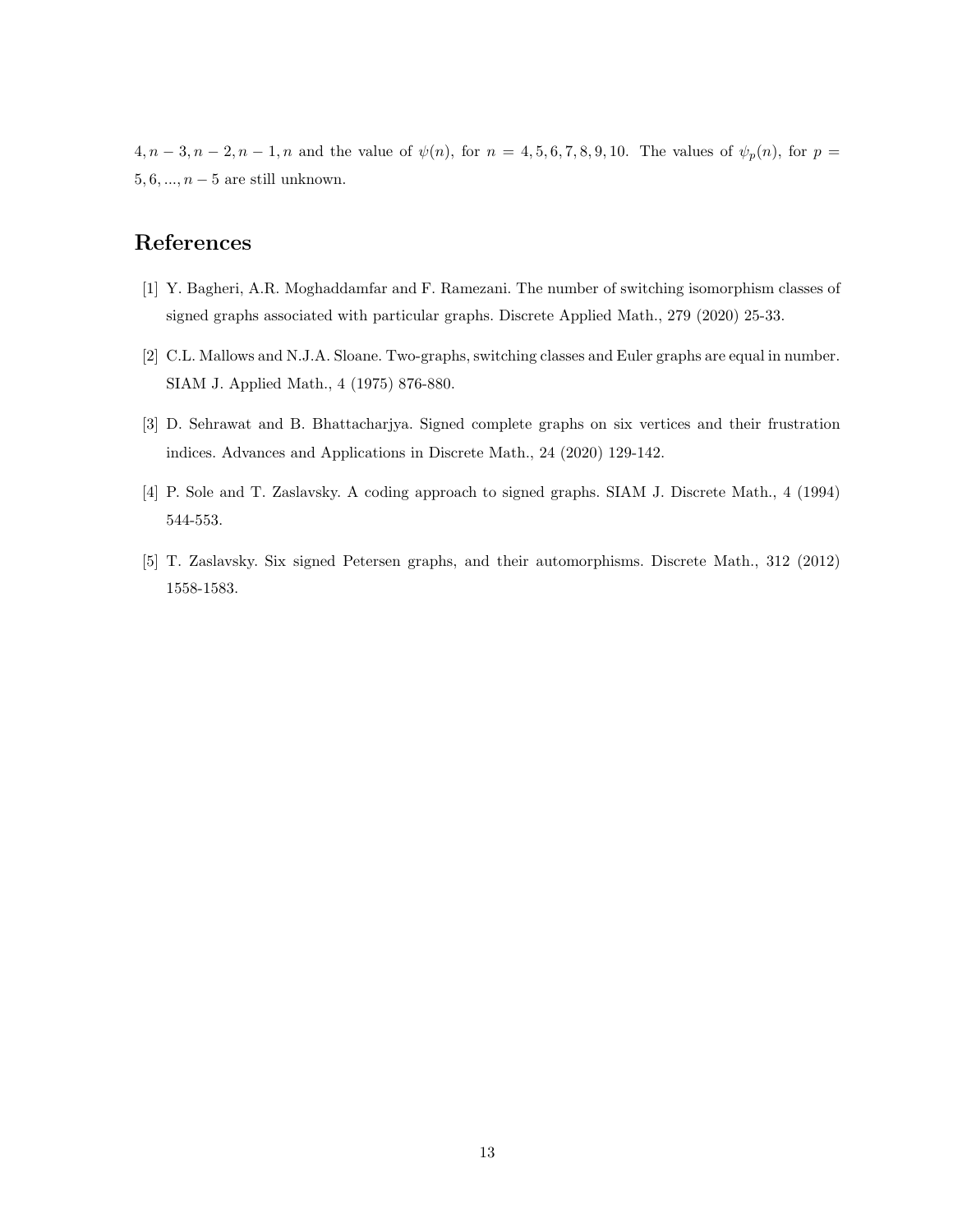

Figure 2: Switching non-isomorphic signed  $W_{10}$  with exactly five negative edges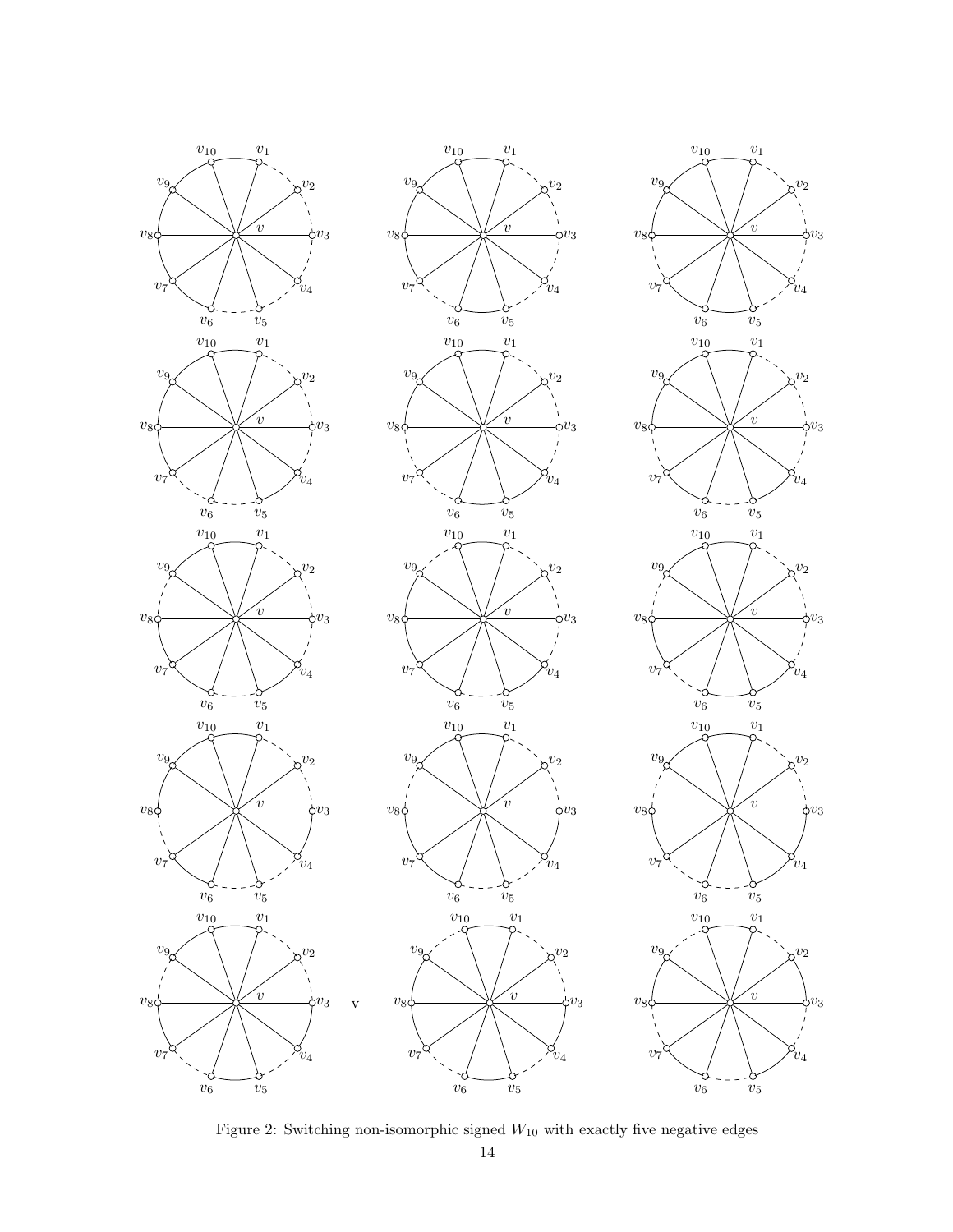# Enumeration of Switching Non-isomorphic Signed Wheels

Deepak Sehrawat Department of Mathematics Indian Institute of Technology Guwahati Guwahati, India - 781039 Email: deepakmath55555@iitg.ac.in

Bikash Bhattacharjya Department of Mathematics Indian Institute of Technology Guwahati Guwahati, India - 781039 Email: b.bikash@iitg.ac.in

Abstract. Two signed graphs are called switching isomorphic to each other if one is isomorphic to a switching of the other. The wheel  $W_n$  is the join of the cycle  $C_n$  and a vertex. For  $0 \le p \le n$ ,  $\psi_p(n)$  is defined to be the number of switching non-isomorphic signed  $W_n$  with exactly p negative edges on  $C_n$ . The number of switching non-isomorphic signed  $W_n$  is denoted by  $\psi(n)$ . In this paper, we compute the values of  $\psi_p(n)$  for  $p = 0, 1, 2, 3, 4, n - 4, n - 3, n - 2, n - 1, n$  and of  $\psi(n)$  for  $n = 4, 5, ..., 10$ . Our method of obtaining  $\psi_p(n)$  not only count the switching non-isomorphic signed wheels but also generates them.

### 1 Introduction

A k-ary necklace of length n is an equivalence class of necklaces, under rotation, formed with n beads which have k available colors. It is known [\[10\]](#page-28-3) that the number  $N(n, k)$  of non-equivalent k-ary necklaces of length  $n$  is given by

$$
N(n,k) = \frac{1}{n} \sum_{d \mid n} \phi(d) k^{\frac{n}{d}} = \frac{1}{n} \sum_{i=1}^{n} k^{\gcd(n,i)},
$$
 (1)

where  $\phi$  is Euler's totient function.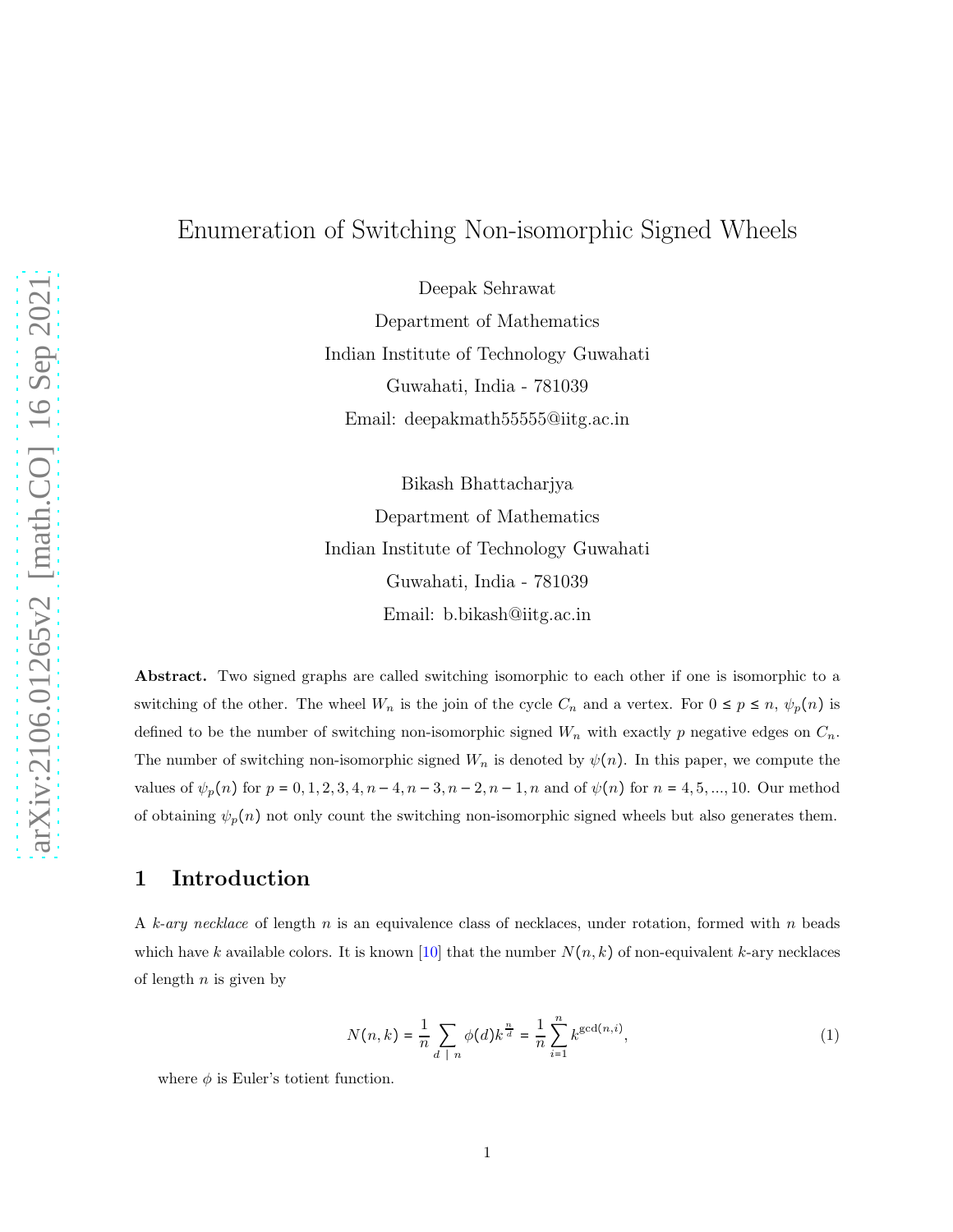Two necklaces are said to be *isomorphic* if one can be obtained from the other by (cyclic) rotation or reflection. A k-ary bracelet of length n is an equivalence class, up to isomorphism, of necklaces of length n with k colors. It is also known [\[10\]](#page-28-3) that the number  $N'(n, k)$  of non-equivalent k-ary bracelets of length  $n$  is given by

$$
N'(n,k) = \frac{N(n,k) + R(n,k)}{2},
$$
\n(2)

where

$$
R(n,k) = \begin{cases} k^{\frac{n+1}{2}} & \text{if } n \text{ is odd} \\ (\frac{k+1}{2})k^{\frac{n}{2}} & \text{if } n \text{ is even.} \end{cases}
$$
(3)

George Pólya [\[7\]](#page-28-4) was the first who discovered a powerful method for enumerating the number of orbits of a group on particular configurations. This method became known as the Pólya Enumeration Theorem. The numbers  $N(n,k)$  and  $N'(n,k)$  were determined by finding the number of orbits of the *cyclic group*  $Z_n$  and the *dihedral group*  $D_{2n}$  on k-ary *n*-tuples, respectively.

Fredricksen and Kessler [\[2\]](#page-27-2) and Fredricksen and Maiorana [\[3\]](#page-27-3) firstly developed an algorithm for generating necklaces. An algorithm for generating  $k$ -ary bracelets was developed by Joe Sawada  $[8]$ . In best of our knowledge, no other method than algorithm is known for generating bracelets.

We will see that counting isomorphism type (non-equivalent) of 2-ary bracelets is equivalent to counting of isomorphism types of signed wheels. Our approach for enumerating isomorphism type signed wheels also generates them and does not depend upon any algorithm.

A signed graph, denoted by  $\Sigma = (G, \sigma)$ , is a graph consisting of an ordinary graph G and a sign function  $\sigma : E(G) \to \{+1, -1\}$  which labels each edge of G as positive or negative. In  $\Sigma = (G, \sigma)$ , G is called the *underlying graph* of  $\Sigma$  and the set  $\sigma^{-1}(-1) = \{e \in E(G) \mid \sigma(e) = -1\}$  is called the *signature* of Σ. Switching Σ by a vertex u changes the sign of each edge incident to u. Two signed graph  $\Sigma_1 = (G, \sigma_1)$ and  $\Sigma_2 = (G, \sigma_2)$  are called *switching equivalent* if one can be obtained by a sequence of switchings from the other. If the number of negative edges in a cycle is even then we call the cycle positive and negative, otherwise.

The following characterization for two signed graphs to be switching equivalent is given by Zaslavsky [\[11\]](#page-28-0).

<span id="page-15-0"></span>**Lemma 1.1.** Two signed graphs  $\Sigma_1, \Sigma_2$  are switching equivalent if and only if they have the same set of negative cycles.

Given a graph G on n vertices and m edges, there are  $2^m$  ways of constructing signed graphs on G.

<span id="page-15-1"></span>**Lemma 1.2.** [\[6\]](#page-28-6) There are  $2^{m-n+1}$  switching non-equivalent signed graphs on a connected graph G on n vertices and m edges.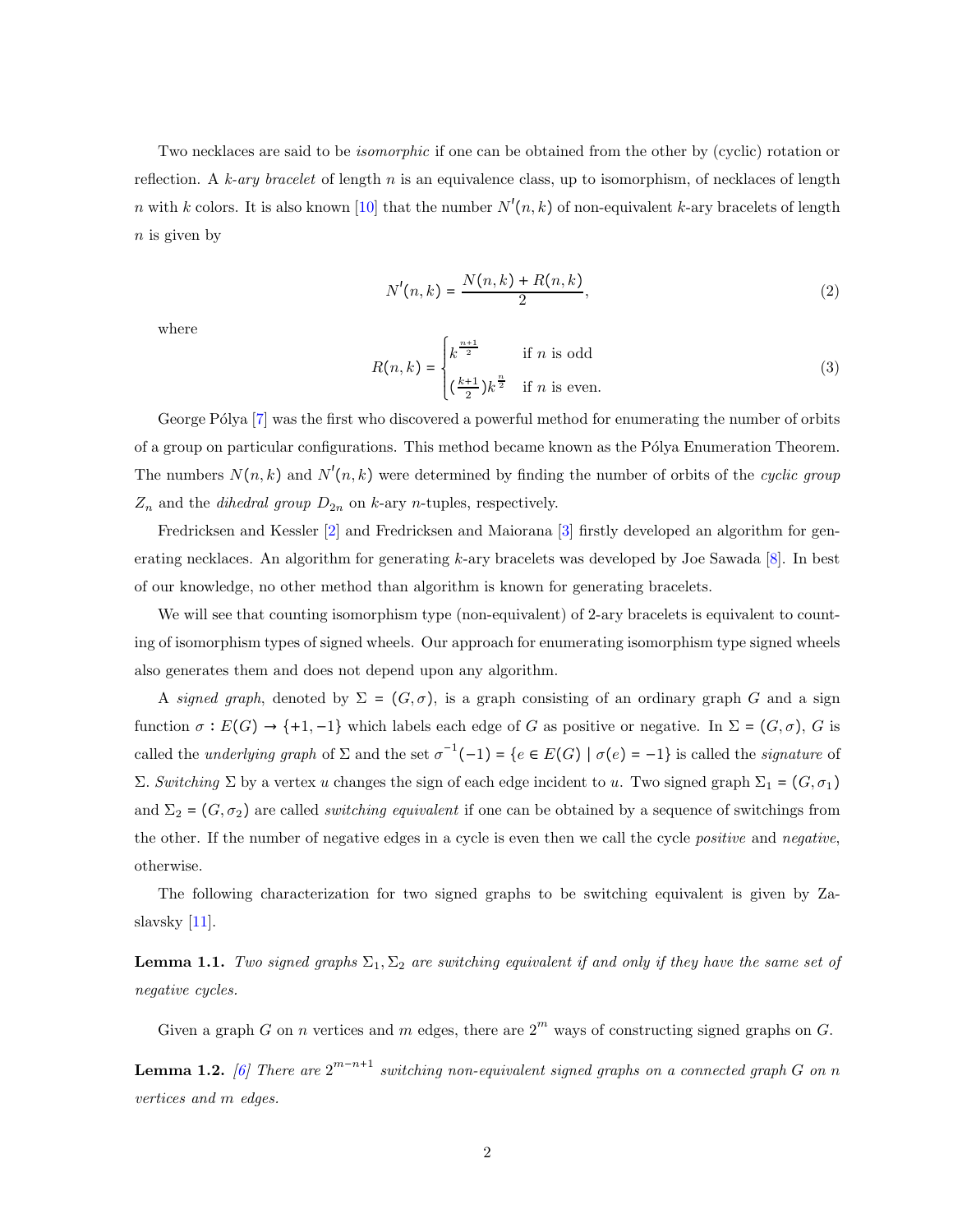We say the signed graphs  $\Sigma_1 = (G, \sigma_1)$  and  $\Sigma_2 = (H, \sigma_2)$  are *isomorphic* if there exists a graph isomorphism between  $G$  and  $H$  preserving the edge signs. Two signed graphs are *switching isomorphic* if one is isomorphic to a switching of the other.

Up to switching isomorphism, it is known that there are two signed  $K_3$ , three signed  $K_4$ , and seven signed  $K_5$ . In [\[9\]](#page-28-1), the authors classified all sixteen switching non-isomorphic signed  $K_6$ . Mallows and Sloane  $[5]$  proved that the number of switching non-isomorphic signed complete graphs on n vertices is equal to the number of Euler graphs on n vertices. In [\[11\]](#page-28-0), Zaslavsky proved that there are only six signed Petersen graphs, up to switching isomorphism.

Recently, Y. Bagheri et al. [\[1\]](#page-27-0) proved that the number of mutually switching non-isomorphic signed graphs associated with a given graph  $G$  is equal to the number of orbits of the automorphism group of G acting on the set of all possible signed graphs with underlying graph G. In this paper, we have used a different technique to determine the number of switching non-isomorphic signed wheels of some particular orders.

A wheel, denoted by  $W_n$ , is the join of the cycle  $C_n$  and a vertex. Let  $V(W_n) = \{v, v_1, v_2, ..., v_n\}$  and  $E(W_n) = \{vv_i, v_iv_{i+1} \mid i = 1, 2, ..., n\}$ , where the subscripts are read modulo n. For  $1 \le i \le n$ , the edges  $vv_i$  are said to be the *spokes* of  $W_n$ , and the cycle induced by all the edges of form  $v_i v_{i+1}$  is said to be the *outer cycle*, denoted by  $C_n$ , of  $W_n$ . For  $n = 3$ , the graph  $W_3$  is the complete graph  $K_4$ . It is known that the number of switching non-isomorphic signed graphs over  $K_4$  is 3. Thus, in the subsequent discussion, we consider the wheels  $W_n$  for  $n \geq 4$ .

If a spoke  $vv_j$ , for some  $1 \leq j \leq n$ , is negative in  $(W_n, \sigma)$  then one can make it positive by switching v<sub>j</sub>. Thus for any  $(W_n, \sigma)$  there is an equivalent  $(W_n, \sigma_1)$  such that  $\sigma_1^{-1}(-1) \subseteq E(C_n)$ . The signed wheels whose signatures are subsets of the edges of the outer cycle  $C_n$  will be denoted by  $(W_n, \sigma)^\circ$ . Also two signatures of  $C_n$ , with no switching, are isomorphic if and only if the corresponding signed wheels are isomorphic. Therefore, counting of isomorphism types of signed wheels is equivalent to counting isomorphism types of 2-ary bracelets, say bracelets of beads having colors blue and red.

For a fixed  $0 \le p \le n$ ,  $\psi_p(n)$  denotes the number of switching non-isomorphic signed wheels of the form  $(W_n, \sigma)^\circ$  with exactly p negative edges. In other words,  $\psi_p(n)$  denotes the number of non-equivalent 2-ary bracelets with exactly p red beads and  $n-p$  blue beads. By  $\psi(n)$ , we denote the number of switching non-isomorphic signed wheels on  $n + 1$  vertices. Thus,  $\psi(n) = \sum_{n=1}^{\infty}$  $\sum_{p=0} \psi_p(n)$ .

The values of  $\psi_p(n)$  for  $p = 0, 1, 2, 3, 4, n - 4, n - 3, n - 2, n - 1, n$  are determined in Section [3.](#page-20-0) Using these values, the values of  $\psi(n)$  for  $n \leq 10$  are obtained in Section [4.](#page-24-0)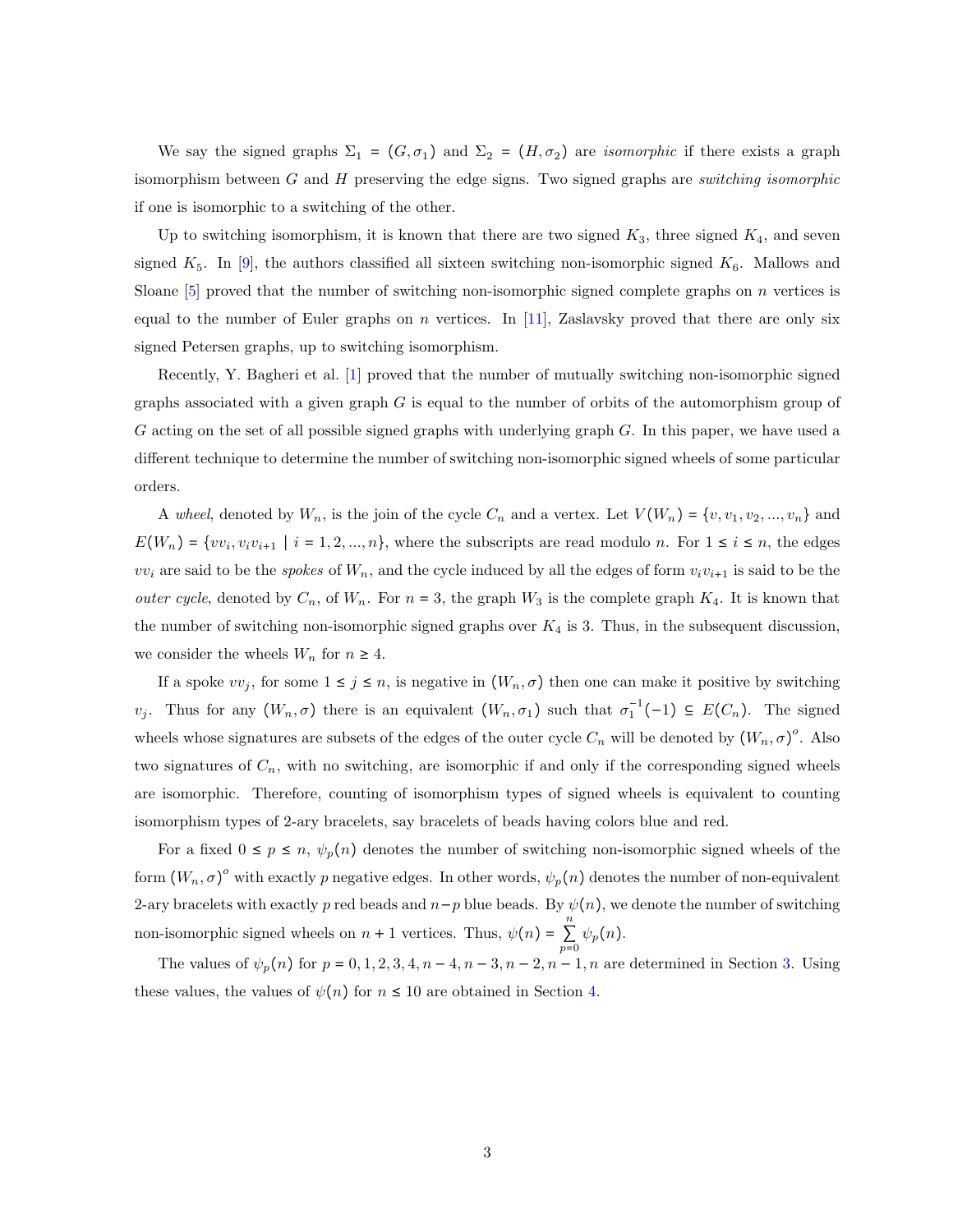### 2 Terminology and Methodology

Our approach to enumerate the switching non-isomorphic signed wheels is to put p negative edges on  $C_n$ at different distances that generate all mutually switching non-isomorphic signed wheels.

By  $G_n$ , we denote a regular n-gon having vertex set  $V(G_n) = \{v_1, v_2, v_3, ..., v_n\}$  and edge set  $E(G_n)$  $\{v_i v_{i+1} \mid i = 1, 2, ..., n\}$ , where the subscripts are read modulo n.

The *distance* between two vertices u and v, denoted  $d(u, v)$ , in a graph G is defined to be the number of edges in a shortest path between u and v. The distance between two edges  $e_1 = u_1u_2$  and  $e_2 = v_1v_2$ in a graph G, denoted by  $d(e_1, e_2)$ , is  $\min\{d(u_i, v_j) : i \in \{1, 2\}, j \in \{1, 2\}\}\.$  In  $G_n$ , it is clear that  $1 \leq d(v_i, v_j) \leq \left\lfloor \frac{n}{2} \right\rfloor$  $\frac{n}{2}$  for all  $i \neq j$ . Further, if we measure the distance along one particular direction (clockwise or anticlockwise), then we have  $1 \leq d(v_i, v_j) \leq n-1$  for all  $i \neq j$ .

If *n* is an even number then the vertices  $v_i$  and  $v_{i+\frac{n}{2}}$  of  $G_n$  are called *diagonally opposite vertices* and the edges  $v_i v_{i+1}$  and  $v_{i+\frac{n}{2}} v_{i+1+\frac{n}{2}}$  are called the *opposite edges*. On the other hand, if n is an odd number, the edge  $v_{i+\lfloor \frac{n}{2} \rfloor}v_{i+\lfloor \frac{n}{2} \rfloor+1}$  is called the *opposite edge* of  $v_i$  for  $1 \le i \le n$ .

Clearly,  $G_n$  features n axes of symmetry. A common point at which all these axes meet is called the center of  $G_n$ . Observe that if n is an even number then half of the axes pass through diagonally opposite vertices and the remaining axes pass through the midpoints of opposite edges. On the other hand, if  $n$ is an odd number, all the axes pass through a vertex and the midpoint of its opposite edge.

Let Aut(G) denotes the automorphism group of a graph G. It is well known that  $Aut(W_n) = Aut(G_n)$  $= \langle \alpha, \beta | \alpha^n = \beta^2 = 1, \alpha \beta = \beta \alpha^{-1} \rangle$ , the dihedral group  $D_n$ .

The following result will be helpful to examine whether two signed wheels are switching equivalent.

<span id="page-17-0"></span>**Lemma 2.1.** Two signed wheels of the form  $(W_n, \sigma)^o$  with different signatures are always switching non-equivalent.

Proof. Let  $\Sigma_1 = (W_n, \sigma_1)^\circ$  and  $\Sigma_2 = (W_n, \sigma_2)^\circ$  be two signed wheels such that  $\sigma_1^{-1}(-1) \neq \sigma_2^{-1}(-1)$ , where  $\sigma_1^{-1}(-1)$  and  $\sigma_2^{-1}(-1)$  are subsets of  $E(C_n)$ . Since each negative edge makes exactly one triangle negative, the result follows from Lemma [1.1.](#page-15-0)  $\Box$ 

Let  $\Sigma = (W_n, \sigma)^o$  be a signed wheel with p negative edges. Corresponding to  $\Sigma$ , we associate an ordered *distance tuple*  $D(\Sigma) = (r_0, r_1, r_2, r_3, ..., r_{\lfloor \frac{n}{2} \rfloor})$ , where  $r_l$  denotes the number of distinct pairs of negative edges which are at distance l and  $r_0 + r_1 + r_2 + r_3 + \cdots + r_{\lfloor \frac{n}{2} \rfloor} = \binom{p}{2}$  $\binom{p}{2}$ .

**Example 2.[1.](#page-18-0)** Consider  $\Sigma = (W_8, \sigma)^{\circ}$ , as depicted in Figure 1. Let  $e_1 = v_1v_2, e_2 = v_2v_3, e_3 = v_4v_5, e_4 = v_5v_5$  $v_7v_8$  so that  $\sigma^{-1}(-1) = \{e_1, e_2, e_3, e_4\}$ . It is easy to see that  $d(e_1, e_2) = 0$ ,  $d(e_1, e_4) = d(e_2, e_3) =$ 1, and  $d(e_1, e_3) = d(e_2, e_4) = d(e_3, e_4) = 2$ . Therefore,  $r_0 = 1$ ,  $r_1 = 2$ ,  $r_2 = 3$ ,  $r_3 = 0$ ,  $r_4 = 0$ . Hence we have  $D(\Sigma) = (1, 2, 3, 0, 0)$ .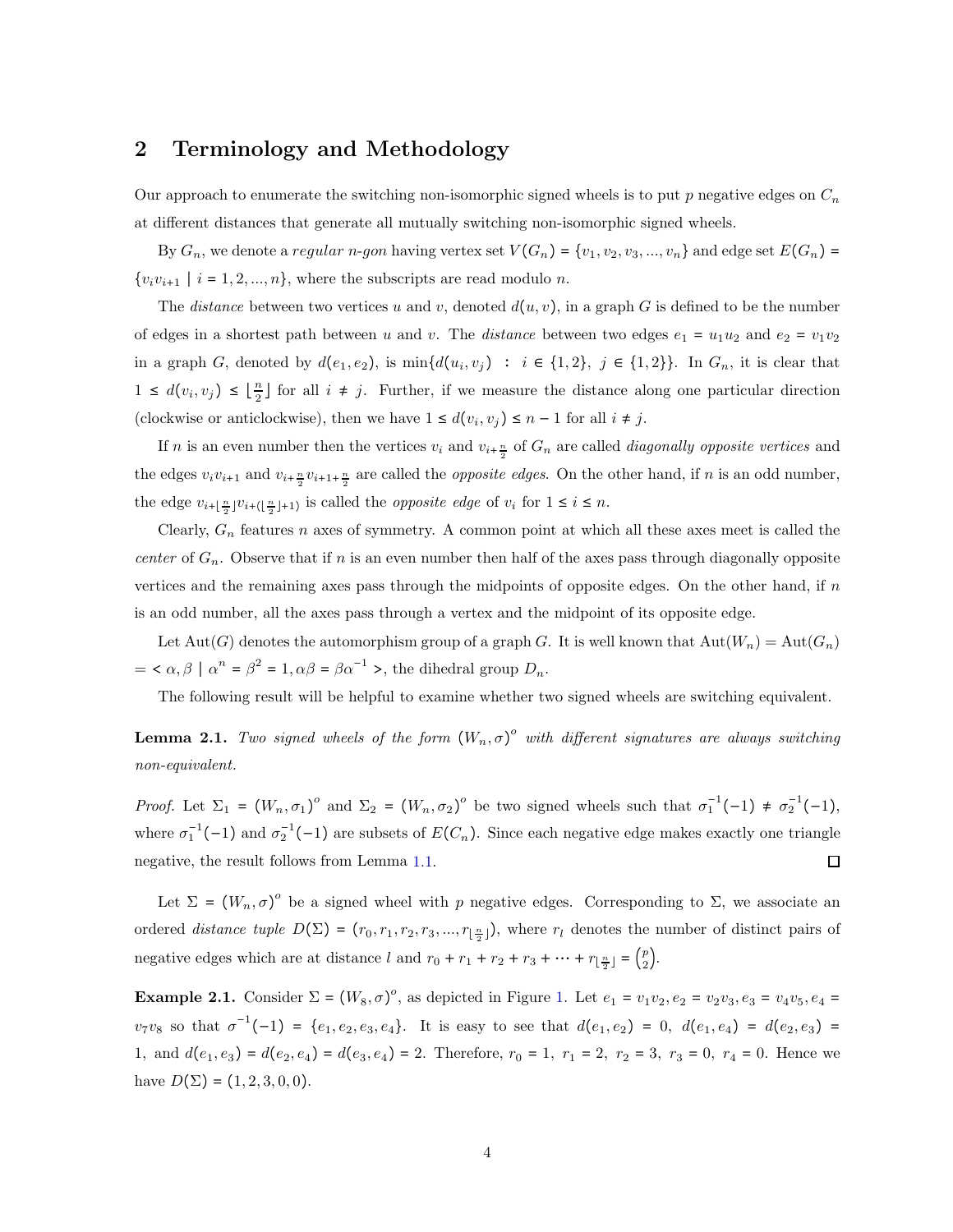<span id="page-18-0"></span>

Figure 1: A signed  $W_8$ , where dark lines denote positive edges and dotted lines denote negative edges.

The following lemma will help us in deciding whether two signed wheels of the form  $(W_n, \sigma)^o$  with p negative edges are isomorphic to each other.

<span id="page-18-1"></span>**Lemma 2.2.** Two signed wheels  $\Sigma_1 = (W_n, \sigma_1)^\circ$  and  $\Sigma_2 = (W_n, \sigma_2)^\circ$  with p negative edges are isomorphic to each other if and only if  $D(\Sigma_1) = D(\Sigma_2)$ .

*Proof.* Let  $\Sigma_1$  and  $\Sigma_2$  be isomorphic to each other. Since an isomorphism preserve the distance, it follows that  $D(\Sigma_1) = D(\Sigma_2)$ .

Conversely, let  $\Sigma_1 = (W_n, \sigma_1)^o$  and  $\Sigma_2 = (W_n, \sigma_2)^o$ , with p negative edges, satisfy  $D(\Sigma_1) = D(\Sigma_2)$ . We need to show that  $\Sigma_1$  and  $\Sigma_2$  are isomorphic to each other. To establish an isomorphism that maps  $\Sigma_1$  onto  $\Sigma_2$ , we first fix the position of p negative edges of  $\Sigma_1$  in clockwise direction, say, at  $v_{1_1}v_{1_1+1}, v_{1_2}v_{1_2+1}, v_{1_3}v_{1_3+1}, ..., v_{1_p}v_{1_p+1}$  such that  $1 \leq 1_i < 1_j \leq n$  for  $1 \leq i < j \leq p$ .

Since  $D(\Sigma_1) = D(\Sigma_2)$ , the positions of p negative edges of  $\Sigma_2$  can also be fixed in clockwise direction say, at  $v_{2_1}v_{2_1+1}, v_{2_2}v_{2_2+1}, v_{2_3}v_{2_3+1}, ..., v_{2_p}v_{2_p+1}$ , where  $1 \leq 2_i \leq n$  so that

$$
d(v_{1_i}v_{1_i+1}, v_{1_j}v_{1_j+1}) = d(v_{2_i}v_{2_i+1}, v_{2_j}v_{2_j+1}), \text{ for all } i, j \in \{1, 2, ..., p\}. \tag{4}
$$

Define  $\phi: V(W_n) \to V(W_n)$  by

$$
\phi(x) = \begin{cases} v & \text{if } x = v, \\ v_{2_1 + t} & \text{if } x = v_{1_1 + t} \text{ for } t = 0, 1, 2, ..., n - 1. \end{cases}
$$

It is easy to verify that  $\phi$  is an isomorphism that maps  $\Sigma_1$  onto  $\Sigma_2$ . Hence if  $D(\Sigma_1) = D(\Sigma_2)$  then  $\Sigma_1$  and  $\Sigma_2$  are isomorphic to each other.  $\Box$ 

Lemma [2.1](#page-17-0) and Lemma [2.2](#page-18-1) together yield the following result.

<span id="page-18-2"></span>**Lemma 2.3.** Let  $\Sigma_1 = (W_n, \sigma_1)^\circ$  and  $\Sigma_2 = (W_n, \sigma_2)^\circ$  be two signed wheels with p negative edges such that  $D(\Sigma_1) \neq D(\Sigma_2)$ . Then  $\Sigma_1$  and  $\Sigma_2$  are switching non-isomorphic.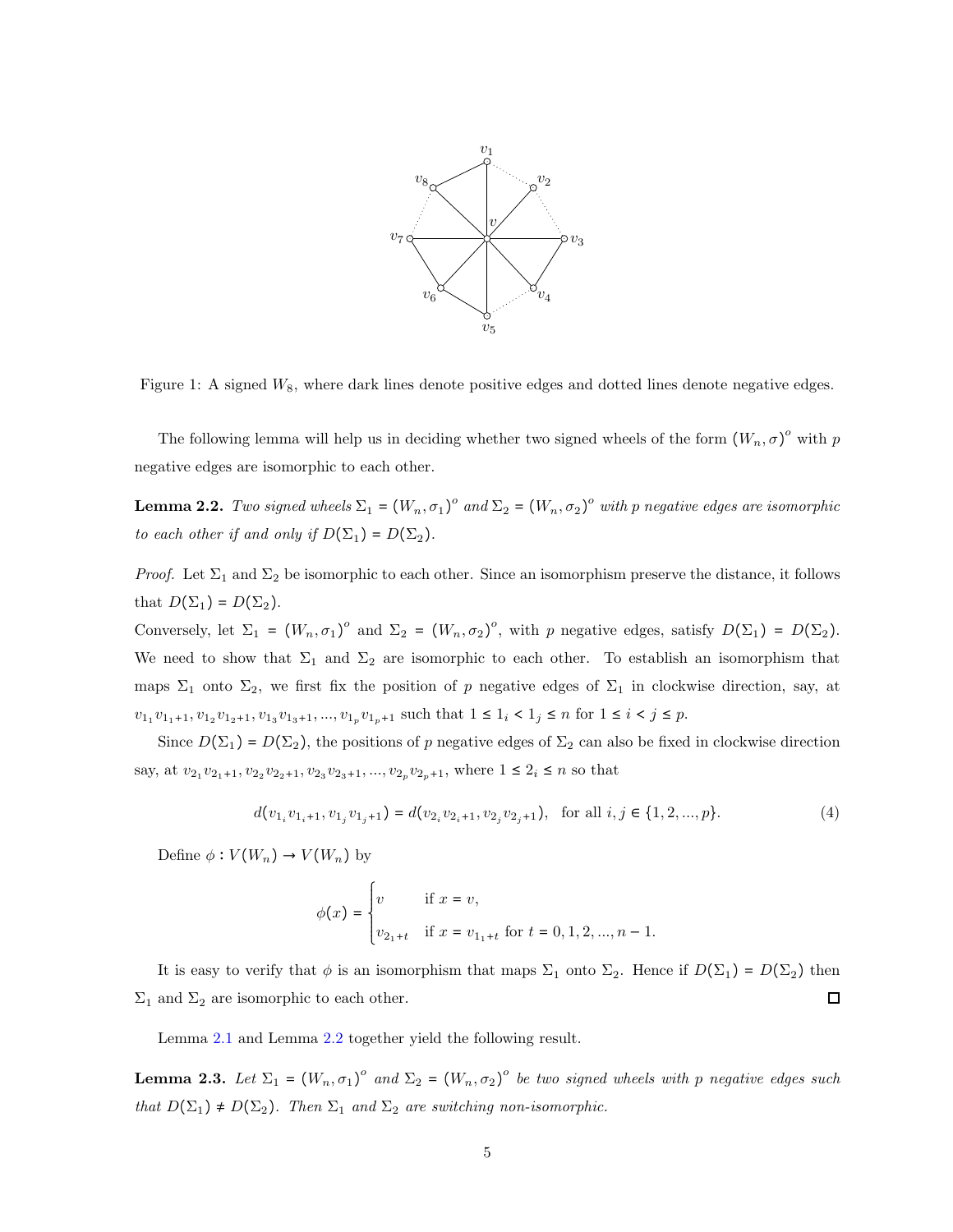<span id="page-19-0"></span>**Lemma 2.4.** Among any four edges  $e_1, e_2, e_3$  and  $e_4$  of  $C_n$ , there exist two edges  $e_i$  and  $e_j$  such that  $d(e_i, e_j) \leq \lfloor \frac{n-4}{4} \rfloor$  $\frac{-4}{4}$ .

*Proof.* For a fix  $n$ , let if possible

$$
d(e_i, e_j) \ge \left\lfloor \frac{n-4}{4} \right\rfloor + 1, \text{ for all } i, j \in \{1, 2, 3, 4\}, i \ne j. \tag{5}
$$

If the distance between  $e_i$  and  $e_j$  is k then there are at least  $k-1$  vertices between end vertices of  $e_i$  and  $e_j$ . Therefore there are at least  $\lfloor \frac{n-4}{4} \rfloor$  $\frac{-4}{4}$  vertices between  $e_i$  and  $e_j$  for all  $i, j \in \{1, 2, 3, 4\}$ . This means there are at least  $4\left\lfloor \frac{n-4}{4}\right\rfloor$  $\frac{-4}{4}$  + 8 vertices in  $C_n$ , a contradiction. Hence the result follows.  $\Box$ 

Let us place the vertices of  $W_n$  in such a way that the outer cycle  $C_n$  becomes the regular n-gon  $G_n$ . Let  $e_1, e_2, e_3$  and  $e_4$  be four negative edges of  $(W_n, \sigma)^\circ$ . We place these four edges  $e_1, e_2, e_3$  and  $e_4$  in such a way that if  $i < j$  and  $e_i = v_r v_{r+1}, e_j = v_l v_{l+1}$  then  $r+1 \leq l$ . Further, in light of Lemma [2.4,](#page-19-0) we can always assume that  $d(e_1, e_2) \leq \lfloor \frac{n-4}{4} \rfloor$  $\frac{-4}{4}$ . Without loss of generality, let  $e_1 = v_1v_2$ . To calculate the value of  $\psi_4(n)$ , we will count different signatures of size four by applying the following strategies.

- S1. Take  $d(e_1, e_2) = 0$  and count the different possibilities for  $e_3$  and  $e_4$  up to isomorphism. This is carried out in Lemma [3.5,](#page-21-0) Lemma [3.6,](#page-21-1) Lemma [3.7](#page-21-2) and Lemma [3.8.](#page-21-3)
- S2. Take  $d(e_1, e_2) = 1$  and count the choices for  $e_3$  and  $e_4$  under the following conditions:
	- (i)  $d(e_2, e_3) \geq 1$ ;
	- (ii)  $d(e_3, e_4) \geq 1$ ;
	- (iii)  $d(e_4, e_1) \geq 1$ .

Note that if any one of  $d(e_2, e_3)$ ,  $d(e_3, e_4)$ ,  $d(e_4, e_1)$  is zero then replacement of those two edges with  $e_1$  and  $e_2$  will give us a signature which is already encountered in S1.

- S3. For  $d(e_1, e_2) = r$ , where  $1 \leq r < \lfloor \frac{n-4}{4} \rfloor$  $\frac{-4}{4}$ , count different choices of  $e_3$  and  $e_4$ .
- S4. If  $d(e_1, e_2) = r + 1$ , where  $2 \le r + 1 \le \lfloor \frac{n-4}{4} \rfloor$  $\frac{-4}{4}$ , count different choices for  $e_3$  and  $e_4$  under the following conditions:
	- (i)  $d(e_2, e_3) \geq r + 1$ ;
	- (ii)  $d(e_3, e_4) \geq r + 1$ ;
	- (iii)  $d(e_4, e_1) \geq r + 1$ .

Note that if any one of  $d(e_2, e_3)$ ,  $d(e_3, e_4)$ ,  $d(e_4, e_1)$  is less than  $r + 1$  then replacement of those two edges with  $e_1$  and  $e_2$  will give us a signature which is already encountered in S3.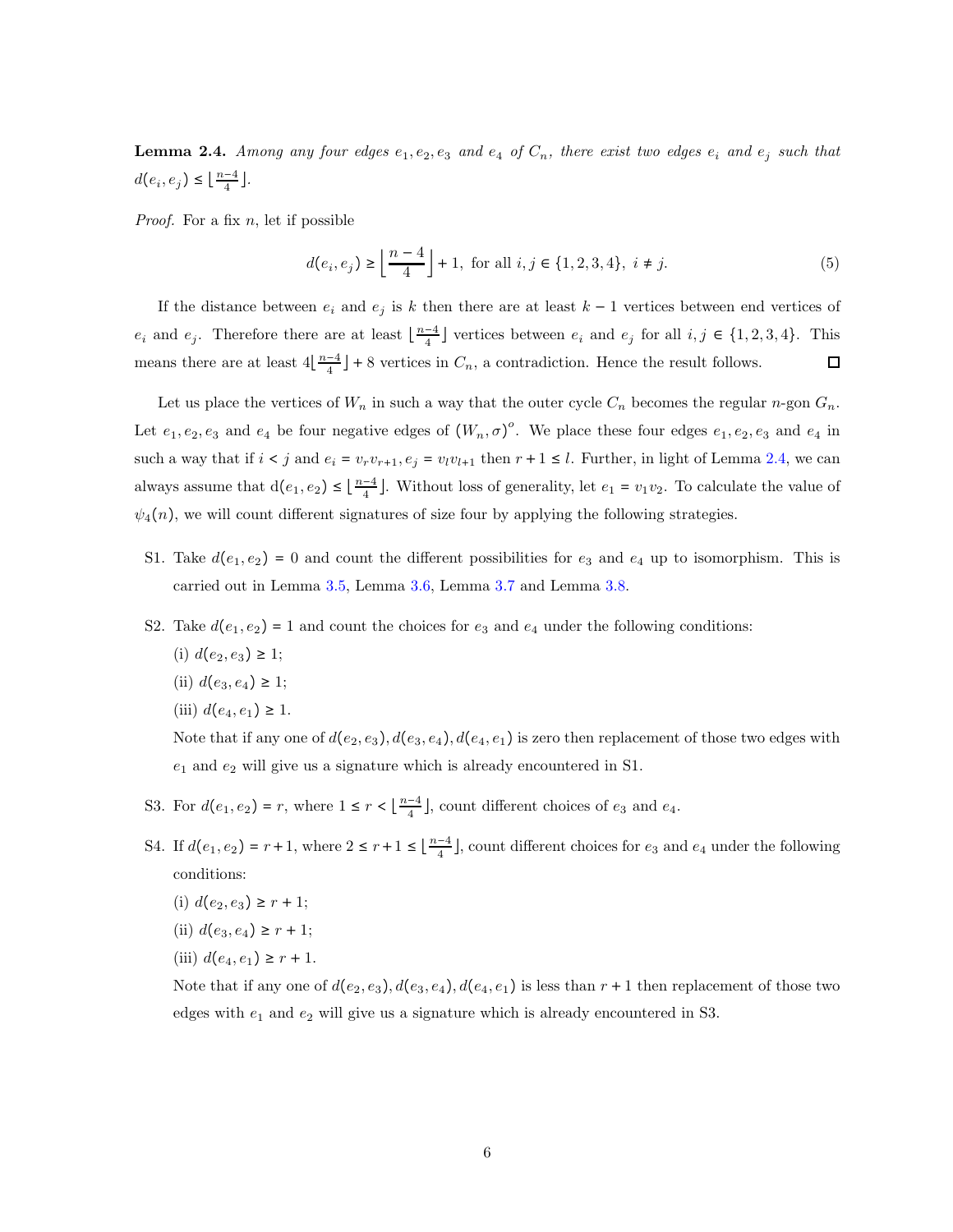### <span id="page-20-0"></span>3 Computation

In this section, we compute the value of  $\psi_p(n)$  for  $p = 0, 1, 2, 3, 4, n - 4, n - 3, n - 2, n - 1$  and n, where  $n \geq 4$ . To count the number of switching non-isomorphic signed wheels with p negative edges, it is enough to count the different choices of p edges from  $E(C_n)$  up to isomorphism (rotations as well as reflections). Note that the counting of different p edges on  $C_n$  is same as the counting of different  $n - p$  edges. Thus for any  $0 \leq p \leq n$ , we have

<span id="page-20-5"></span>
$$
\psi_p(n) = \psi_{n-p}(n). \tag{6}
$$

The following lemma is trivial.

<span id="page-20-1"></span>Lemma 3.1. For each  $n \ge 4$ ,  $\psi_0(n) = \psi_n(n) = 1$ .

Any two signed wheels of the form  $(W_n, \sigma)^\circ$  with exactly one negative edge are isomorphic (rotationally equivalent) to each other. Therefore, in the view of Equation [6,](#page-20-5) the following lemma is immediate.

<span id="page-20-2"></span>Lemma 3.2. For each  $n \geq 4$ ,  $\psi_1(n) = \psi_{n-1}(n) = 1$ .

We now determine the value of  $\psi_{n-2}(n)$  and  $\psi_2(n)$ .

<span id="page-20-3"></span>Lemma 3.3. For each  $n \ge 4$ ,  $\psi_2(n) = \psi_{n-2}(n) = 1 + \lfloor \frac{n-2}{2} \rfloor$  $\frac{-2}{2}$ .

Proof. We classify it into two cases.

Case 1. If two edges form a path  $P_3$  then there is only one possibility up to rotation. One such path is  $P_3 = v_1v_2v_3.$ 

Case 2. If two edges are disjoint, then the number of choices of two edges among  $E(C_n)$  is  $\lfloor \frac{n-2}{2} \rfloor$  $\frac{-2}{2}$  | up to isomorphism.

Each choice of two edges in Case 1 and Case 2 produces a signed wheel  $(W_n, \sigma)^o$  with two negative edges. In light of Lemma [2.3,](#page-18-2) all these signed wheels are mutually switching non-isomorphic. This proves that  $\psi_2(n) = \psi_{n-2}(n) = 1 + \left\lfloor \frac{n-2}{2} \right\rfloor$  $\frac{-2}{2}$ .  $\Box$ 

A number *n* is said to have a k-partition if  $n = \lambda_1 + \lambda_2 + ... + \lambda_k$ , where  $\lambda_1 \geq \lambda_2 \geq \lambda_3 \geq ... \geq \lambda_k \geq 1$ . Par $(n; k)$  denotes the set of all k-partitions of n with  $p(n; k)$  = |Par $(n; k)$ |. Clearly, the number  $p(n; k)$ is zero if  $n < k$ . The numbers  $p(n-3, 2)$  and  $p(n-3, 3)$  are used to compute  $\psi_{n-3}(n)$ . It is well known that  $p(n; 3) = \left[\frac{1}{12}n^2\right]$ , where  $\left[x\right]$  is the nearest integer function. See [\[4\]](#page-28-7) for details.

<span id="page-20-4"></span>Lemma 3.4. For each  $n \ge 4$ ,  $\psi_3(n) = \psi_{n-3}(n) = 1 + \lfloor \frac{n-3}{2} \rfloor$  $\frac{-3}{2}$  | +  $\left[\frac{1}{12}(n-3)^2\right]$ .

*Proof.* Since  $n-3$  edges are to be chosen from  $C_n$ , only following three cases are possible:

(i) all  $n-3$  edges form a path;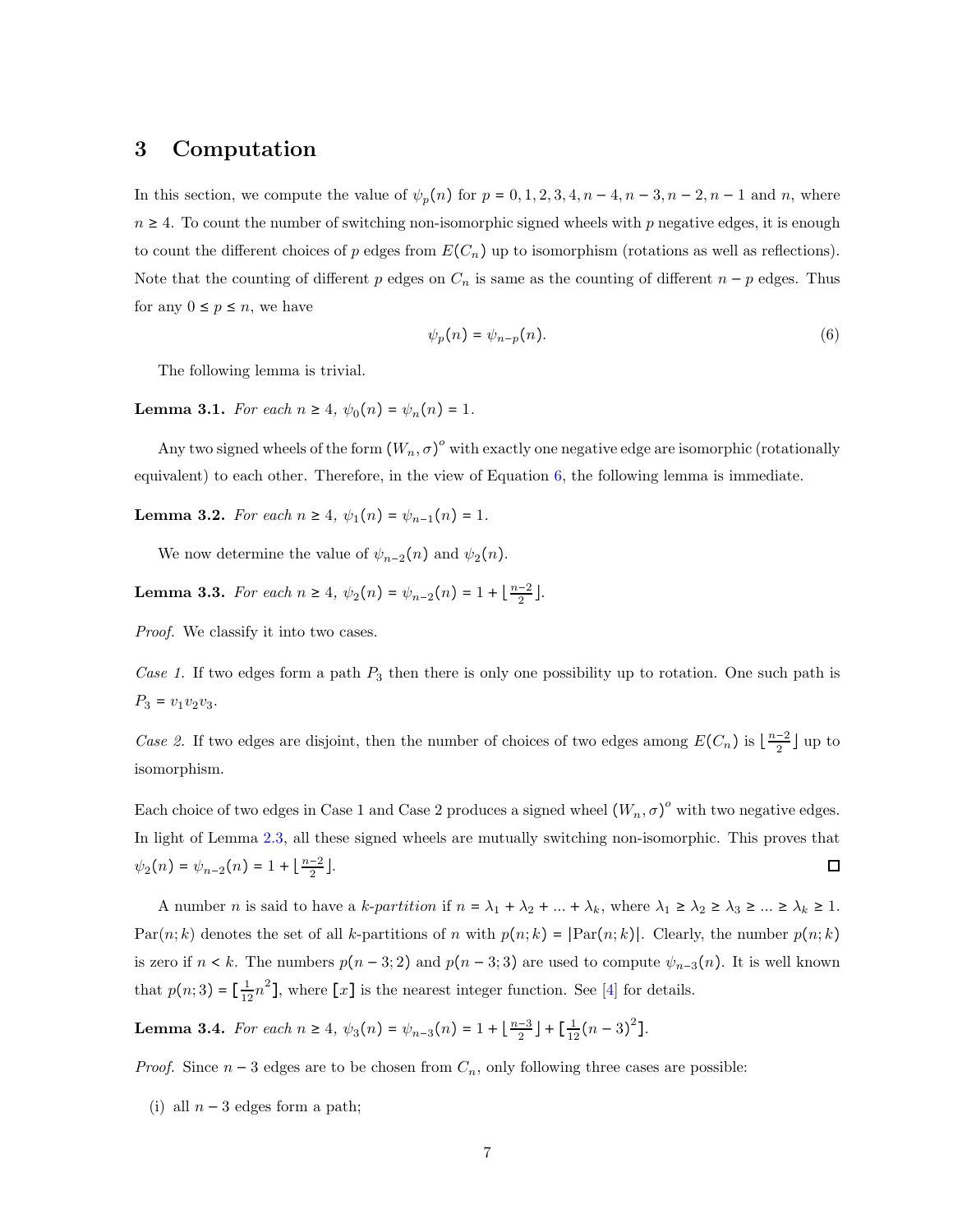- (ii)  $n-3$  edges form two different paths;
- (iii)  $n-3$  edges form three different paths.

Clearly, there is only one possibility, up to rotation, if  $n-3$  edges form a path. For case (ii), the number of two different paths comprising  $n-3$  edges is same as the number of partitions of  $n-3$  with exactly two parts. Therefore, the number of two such different paths is  $\lfloor \frac{n-3}{2} \rfloor$  $\frac{-3}{2}$ .

For case (iii), let three distinct paths formed by  $n-3$  edges be  $P_t$ ,  $P_{t'}$ , and  $P_{t''}$  such that  $t \ge t' \ge t'' \ge 2$ . For each  $t \geq t' \geq t'' \geq 2$ , it is easy to see that there is a unique possibility for three such paths, up to rotation. Thus the number of three such paths is same as the number of partitions of  $n-3$  with exactly three parts. Hence there are  $p(n-3,3)$  different choices for three such paths.

Each different possibility of  $n-3$  edges in cases (i), (ii) and (iii) produces a signed wheel  $(W_n, \sigma)^o$ with  $n-3$  negative edges and in light of Lemma [2.3,](#page-18-2) all these signed wheels are mutually switching non-isomorphic. Hence  $\psi_{n-3}(n) = \psi_3(n) = 1 + \left\lfloor \frac{n-3}{2} \right\rfloor$  $\frac{-3}{2}$  + p(n - 3; 3) = 1 +  $\frac{n-3}{2}$  $\frac{-3}{2}$  +  $\left[\frac{1}{12}(n-3)^2\right]$ , as desired. П

Let  $\Sigma = (W_n, \sigma)^{\circ}$  be a signed wheel with exactly four negative edges, say  $e_1, e_2, e_3$ , and  $e_4$ . By Lemma [2.4,](#page-19-0) it is possible to choose two edges  $e_i$  and  $e_j$  so that  $d(e_i, e_j) \leq \lfloor \frac{n-4}{4} \rfloor$  $\frac{-4}{4}$ ]. Again, a rotation permits us to choose these two edges as  $e_1$  and  $e_2$  so that  $d(e_1, e_2) \leq \lfloor \frac{n-4}{4} \rfloor$  $\frac{-4}{4}$ . We now proceed to compute  $\psi_4(n)$ , and to do so we will make use of S1, S2, S3 and S4.

<span id="page-21-0"></span>**Lemma 3.5.** If edges  $e_1, e_2, e_3$  and  $e_4$  form a path on  $C_n$ , then there is only one signed wheel up to rotation.

<span id="page-21-1"></span>**Lemma 3.6.** If edges  $e_1, e_2$  and  $e_3$  form a path  $P_4$  and the edge  $e_4$  is at distance at least one from  $P_4$ , then the number of non-isomorphic signed wheels is  $\lfloor \frac{n}{2} \rfloor$  $\frac{n}{2}$ ] – 2.

*Proof.* Let  $e_1 = v_1v_2$ ,  $e_2 = v_2v_3$  and  $e_3 = v_3v_4$ . Due to the reflection passing through the mid point of  $e_2$ , the edge  $e_4$  can be  $v_5v_6, v_6v_7, ..., v_{\lfloor \frac{n}{2} \rfloor+2}v_{\lfloor \frac{n}{2} \rfloor+3}$  for a total of  $\lfloor \frac{n}{2} \rfloor$  $\frac{n}{2}$ ] – 2. □

<span id="page-21-2"></span>**Lemma 3.7.** If the edges  $e_1, e_2$  form a path  $P_3$  and  $e_3, e_4$  form an another path on three vertices disjoint from  $P_3$ , then the number of non-isomorphic signed wheels is  $\lfloor \frac{n}{2} \rfloor$  $\frac{n}{2}$ ] – 2.

*Proof.* Let  $e_1 = v_1v_2, e_2 = v_2v_3$  and  $P_3 = v_1v_2v_3$ . Let  $e_3$  and  $e_4$  form an another path  $P'_3$  disjoint from  $P_3$ . Due to the reflection passing through  $v_2$ , the path  $P_3^l$  can be  $v_4v_5v_6, v_5v_6v_7, ..., v_{\lfloor \frac{n}{2} \rfloor+1}v_{\lfloor \frac{n}{2} \rfloor+2}v_{\lfloor \frac{n}{2} \rfloor+3}$ for a total of  $\lfloor \frac{n}{2} \rfloor$  $\frac{n}{2}$ ] – 2.  $\Box$ 

<span id="page-21-3"></span>**Lemma 3.8.** Let the edges  $e_1, e_2$  form a path  $P_3$  and  $e_3, e_4$  be non-adjacent with each other as well as with  $P_3$ . Then the number of non-isomorphic signed wheels is  $(k-2)^2$  and  $(k-3)(k-2)$  when  $n = 2k+1$ and  $n = 2k$ , respectively.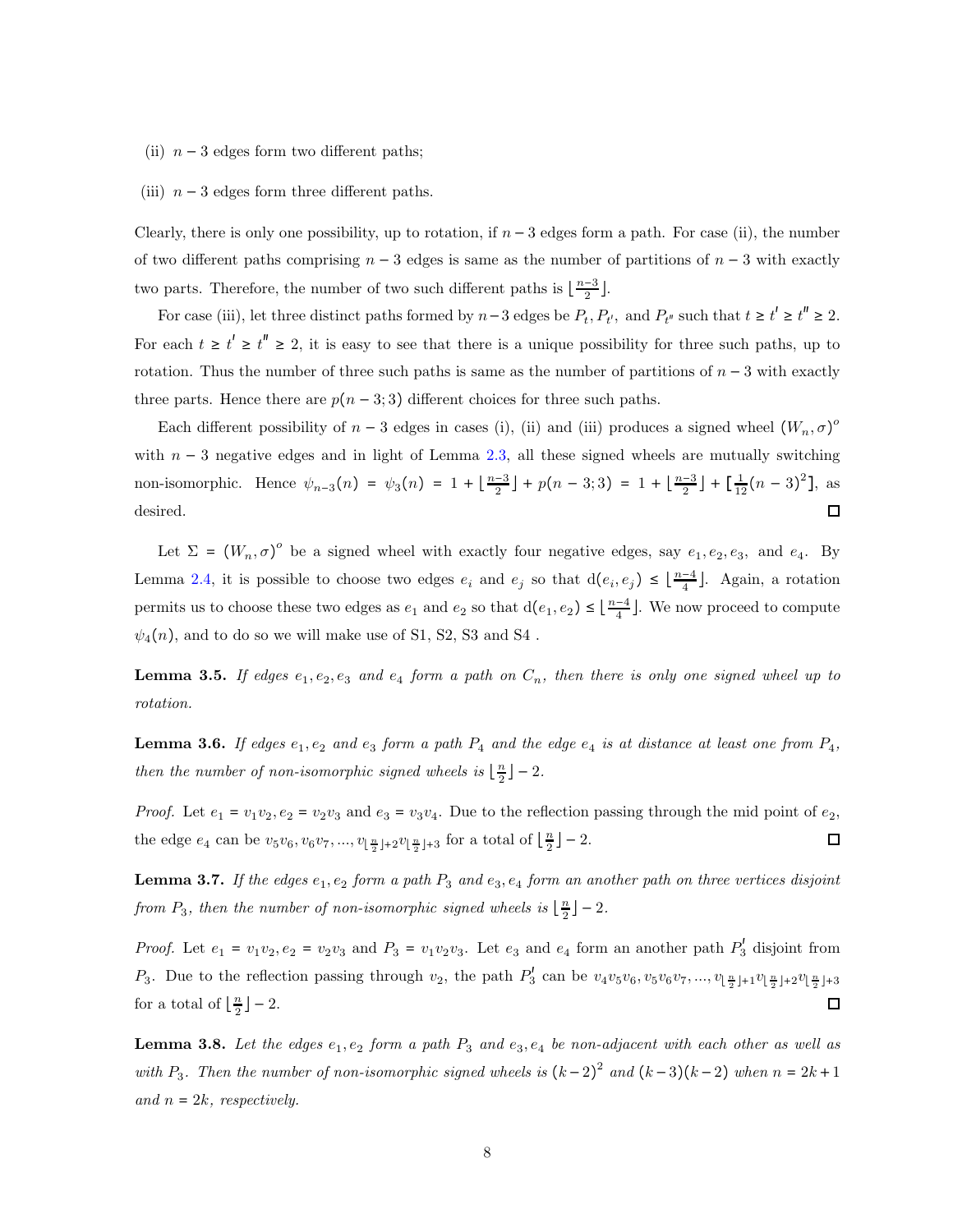*Proof.* Let  $e_1 = v_1v_2$ ,  $e_2 = v_2v_3$  and  $P_3 = v_1v_2v_3$ . We classify n into two cases.

Case 1. Let  $n = 2k + 1$ . If  $e_3 = v_4v_5$  then due to the reflection passing through  $v_2$ , the edge  $e_4$  can be  $v_6v_7, v_7v_8, ..., v_{2k}v_{2k+1}$  for a total of  $2k-5$ .

If  $e_3 = v_l v_{l+1}$  for  $5 \le l \le k+1$ , then the edge  $e_4$  can be  $v_{l+2}v_{l+3},..., v_{2k-l+4}v_{2k-l+5}$  for a total of  $2k-2l+3$ . Thus the number of different choices of  $e_3$  and  $e_4$  is

$$
(2k-5) + \sum_{l=5}^{k+1} [2k - 2l + 3]
$$
  
=  $(2k-5) + 2k(k-3) - 2\Big[\frac{(k+1)(k+2)}{2} - 10\Big] + 3(k-3)$   
=  $(k-2)^2$ .

Case 2. Let  $n = 2k$ . If  $e_3 = v_1v_{l+1}$  for  $4 \le l \le k$ , then the edge  $e_4$  can be  $v_{l+2}v_{l+3}, ..., v_{2k-l+3}v_{2k-l+4}$  for a total of  $2k - 2l + 2$ . Thus the number of different choices of  $e_3$  and  $e_4$  is

$$
\sum_{l=4}^{k} [2k - 2l + 2]
$$
  
= 2k(k - 3) - 2\left[\frac{k(k + 1)}{2} - 6\right] + 2(k - 3)  
= (k - 3)(k - 2).

In Case 1 and Case 2, each choice of  $e_3$  and  $e_4$  along with  $P_3$  produces a signed wheel with four negative edges. By Lemma [2.2,](#page-18-1) all these signed wheels are pairwise non-isomorphic. This completes the proof.  $\Box$ 

**Lemma 3.9.** Let  $(W_{2k+1}, \sigma)^{\circ}$  be a signed wheel with four negative edges in which  $d(e_1, e_2) = r$ , where  $1 \leq r \leq \left\lfloor \frac{2k-3}{4} \right\rfloor$  $\frac{n-3}{4}$ . Then the number of non-isomorphic signed wheels is  $\left[k - (2r + 1)\right]^2$ .

*Proof.* Let  $e_1 = v_1v_2$  and  $e_2 = v_{r+2}v_{r+3}$  such that  $d(e_1, e_2) = r$ , where  $1 \leq r \leq \lfloor \frac{2k-3}{4} \rfloor$  $\frac{1}{4}$ . We count the choices for  $e_3$  and  $e_4$  in the following two cases.

- (i) If  $e_3 = v_{2r+3}v_{2r+4}$ , then due to the reflection passing through the mid-point of  $e_2$ , the edge  $e_4$  can be  $v_{3r+4}v_{3r+5},..., v_{k+r+2}v_{k+r+3}$  for a total of  $k - (2r + 1)$ .
- (ii) If  $e_3 = v_l v_{l+1}$ , then  $e_4$  can be  $v_{l+1+r}v_{l+1+r+1},...,v_{(2k+1)-(l-r-3)}v_{(2k+1)-(l-r-3)+1}$  for a total of  $2k-2l+4$ , where  $2r + 4 \leq l \leq k + 1$ .

Thus if  $e_1 = v_1v_2$ ,  $e_2 = v_{r+2}v_{r+3}$ , then the number of choices for  $e_3$  and  $e_4$  is the sum of all choices obtained in (i) and (ii). Each such choice produces a signed wheel with four negative edges, and by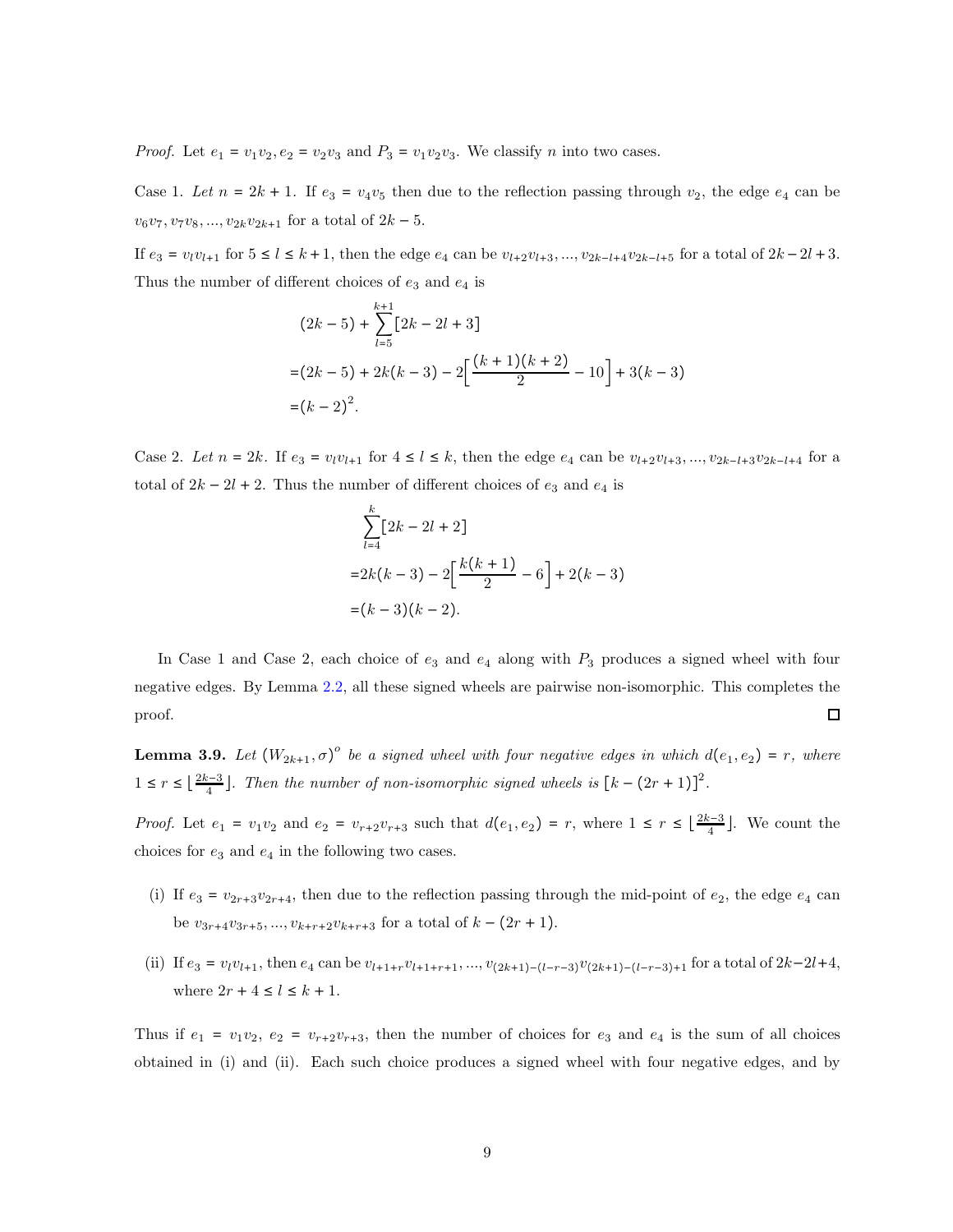Lemma [2.2,](#page-18-1) all these signed wheels are mutually non-isomorphic. Hence the number of non-isomorphic signed wheels is

$$
k - (2r + 1) + \sum_{l=2r+4}^{k+1} (2k - 2l + 4)
$$
  
= {k - (2r + 1)} +  $\left[ 2k(k + 1 - 2r - 3) - 2 \left\{ \frac{(k+1)(k+2)}{2} - \frac{(2r+3)(2r+4)}{2} \right\} + 4(k+1-2r-3) \right]$   
=  $[k - (2r + 1)]^2$ .

This completes the proof.

<span id="page-23-0"></span>**Lemma 3.10.** Let  $(W_{2k}, \sigma)^{\circ}$  be a signed wheel with four negative edges in which  $d(e_1, e_2) = r$ , where  $1 \leq r \leq \left\lfloor \frac{2k-4}{4} \right\rfloor$  $\frac{n-4}{4}$ . Then the number of non-isomorphic signed wheels is  $\left[k - (2r + 1)\right] + \left[k - (2r + 2)\right]^2$ .

 $\Box$ 

 $\Box$ 

*Proof.* Let  $e_1 = v_1v_2$  and  $e_2 = v_{r+2}v_{r+3}$  such that  $d(e_1, e_2) = r$ , where  $1 \leq r \leq \lfloor \frac{2k-4}{4} \rfloor$  $\frac{c-4}{4}$ . We count the different choices for  $e_3$  and  $e_4$  in the following two cases:

- (i) If  $e_3 = v_{2r+3}v_{2r+4}$ , then due to the reflection passing through the mid-point of  $e_2$ , the edge  $e_4$  can be  $v_{3r+4}v_{3r+5},..., v_{k+r+2}v_{k+r+3}$  for a total of  $k - (2r + 1)$ .
- (ii) If  $e_3 = v_l v_{l+1}$ , then  $e_4$  can be  $v_{l+1+r}v_{l+1+r+1},..., v_{(2k)-(l-r-3)}v_{(2k)-(l-r-3)+1}$  for a total of  $2k-2l+3$ , where  $2r + 4 \le l \le k + 1$ .

Thus the number of non-isomorphic signed wheels is

$$
k - (2r + 1) + \sum_{l=2r+4}^{k+1} (2k - 2l + 3)
$$
  
=  $\{k - (2r + 1)\} + \left[2k(k - 2r - 2) - 2\left\{\frac{(k+1)(k+2)}{2} - \frac{(2r+3)(2r+4)}{2}\right\} + 3(k - 2r - 2)\right\}$   
=  $[k - (2r + 1)] + [k - (2r + 2)]^2$ .

This proves the lemma.

Note that, in light of Lemma [2.3,](#page-18-2) all the signed wheels counted in Lemma [3.5](#page-21-0) to Lemma [3.10](#page-23-0) are switching non-isomorphic. We now compute  $\psi_4(n)$  by classifying n into two cases depending upon whether *n* is odd or even. In the following two theorems, we put  $\lfloor \frac{n-4}{4} \rfloor$  $\frac{-4}{4}$ ] = l.

<span id="page-23-1"></span>**Theorem 3.1.** Let  $n = 2k$  for some  $k \geq 2$ . Then

$$
\psi_4(2k) = (l+1)k^2 - (2l+3)(l+1)k + \frac{4l^3 + 15l^2 + 20l + 9}{3}.\tag{7}
$$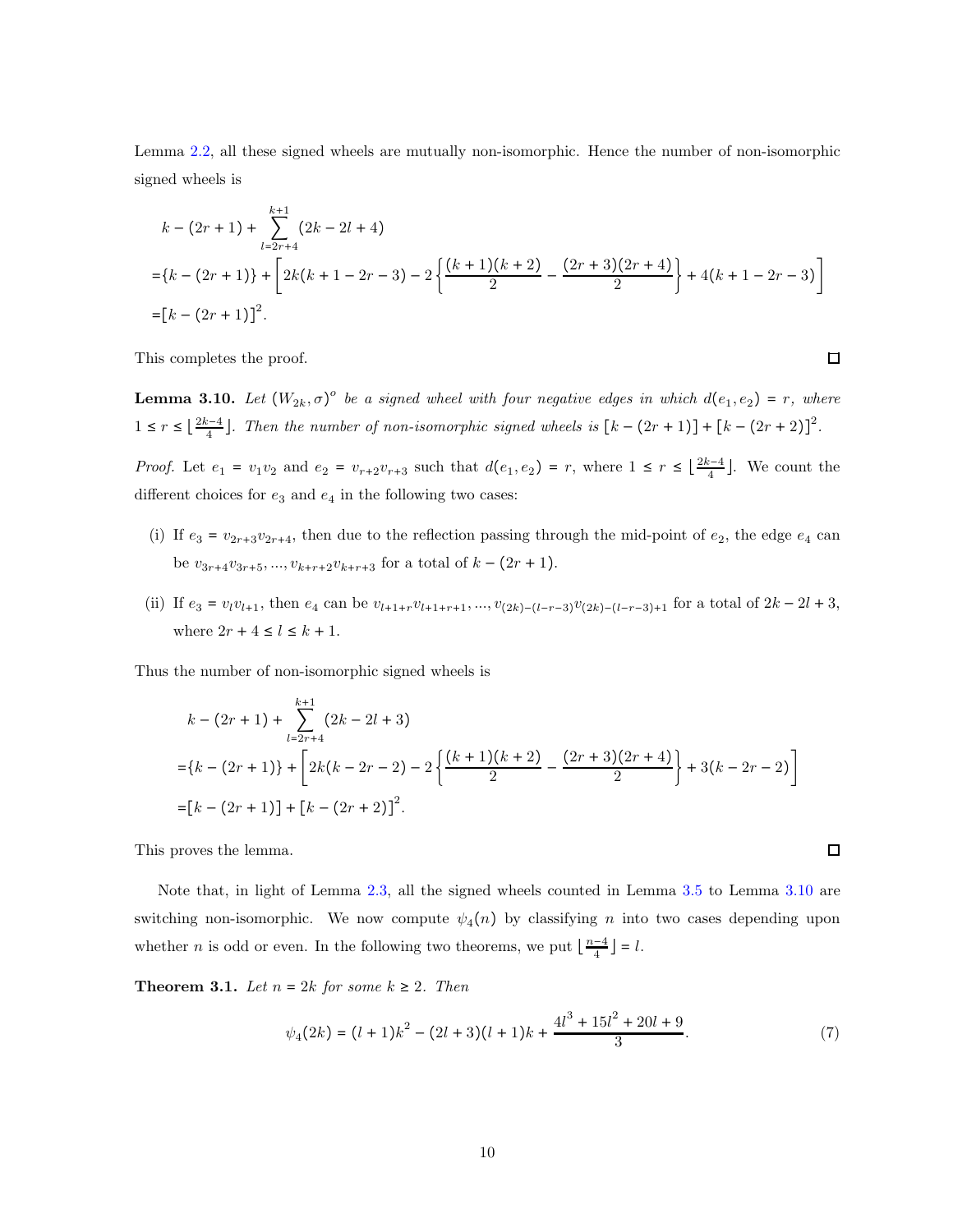*Proof.* Let  $\psi_i$  be the number of non-isomorphic signed wheels with four negative edges  $e_1, e_2, e_3, e_4$  such that  $d(e_1, e_2) = i$ , where  $0 \le i \le l$ . We have

$$
\psi_4(2k) = \sum_{i=0}^{l} \psi_i
$$
  
=  $\{1 + (k - 2) + (k - 2) + (k - 3)(k - 2)\} + \sum_{i=1}^{l} \psi_i$   
=  $\{k^2 - 3k + 3\} + \sum_{i=1}^{l} [k - (2i + 1)] + [k - (2i + 2)]^2$   
=  $\{k^2 - 3k + 3\} + \sum_{i=1}^{l} [k^2 - 3k + 6i - 4ki + 4i^2 + 3]$   
=  $\{k^2 - 3k + 3\} + \{lk^2 - 3kl + 6\frac{l(l + 1)}{2} - 4k\frac{l(l + 1)}{2} + 4\frac{l(l + 1)(2l + 1)}{6} + 3l\}$   
=  $(l + 1)k^2 - (2l + 3)(l + 1)k + \frac{4l^3 + 15l^2 + 20l + 9}{3}$ .

This completes the proof.

Note that the value of  $\psi_0$  is the sum of all the values obtained in Lemma [3.5,](#page-21-0) [3.6,](#page-21-1) [3.7](#page-21-2) and Lemma [3.8.](#page-21-3) For each  $1 \le i \le l$ , the value of  $\psi_i$  is given in Lemma [3.10.](#page-23-0)

<span id="page-24-1"></span>**Theorem 3.2.** Let  $n = 2k + 1$  for some  $k \ge 2$ . Then

$$
\psi_4(2k+1) = (l+1)k^2 - 2(l+1)^2k + \frac{(2l+1)(2l+3)(l+1)}{3}.
$$
\n(8)

*Proof.* Let  $\psi_i$  be the number defined in the proof of Theorem [3.1.](#page-23-1) We have

$$
\psi_4(2k+1) = \sum_{i=0}^{l} \psi_i
$$
  
=  $\{1 + (k - 2) + (k - 2) + (k - 2)^2\} + \sum_{i=1}^{l} \psi_i$   
=  $\{k^2 - 2k + 1\} + \sum_{i=1}^{l} [k - (2i + 1)]^2$   
=  $\{k^2 - 2k + 1\} + \sum_{i=1}^{l} [k^2 - 2k + 4i - 4ki + 4i^2 + 1]$   
=  $\{k^2 - 2k + 1\} + \{lk^2 - 2kl + 4\frac{l(l+1)}{2} - 4k\frac{l(l+1)}{2} + 4\frac{l(l+1)(2l+1)}{6} + l\}$   
=  $(l+1)k^2 - 2(l+1)^2k + \frac{(2l+1)(2l+3)(l+1)}{3}.$ 

<span id="page-24-0"></span>This completes the proof.

### 4 Main Results

In this section, we compute the number of switching non-isomorphic signed wheels  $W_n$ , for  $4 \le n \le 10$ .

 $\Box$ 

 $\Box$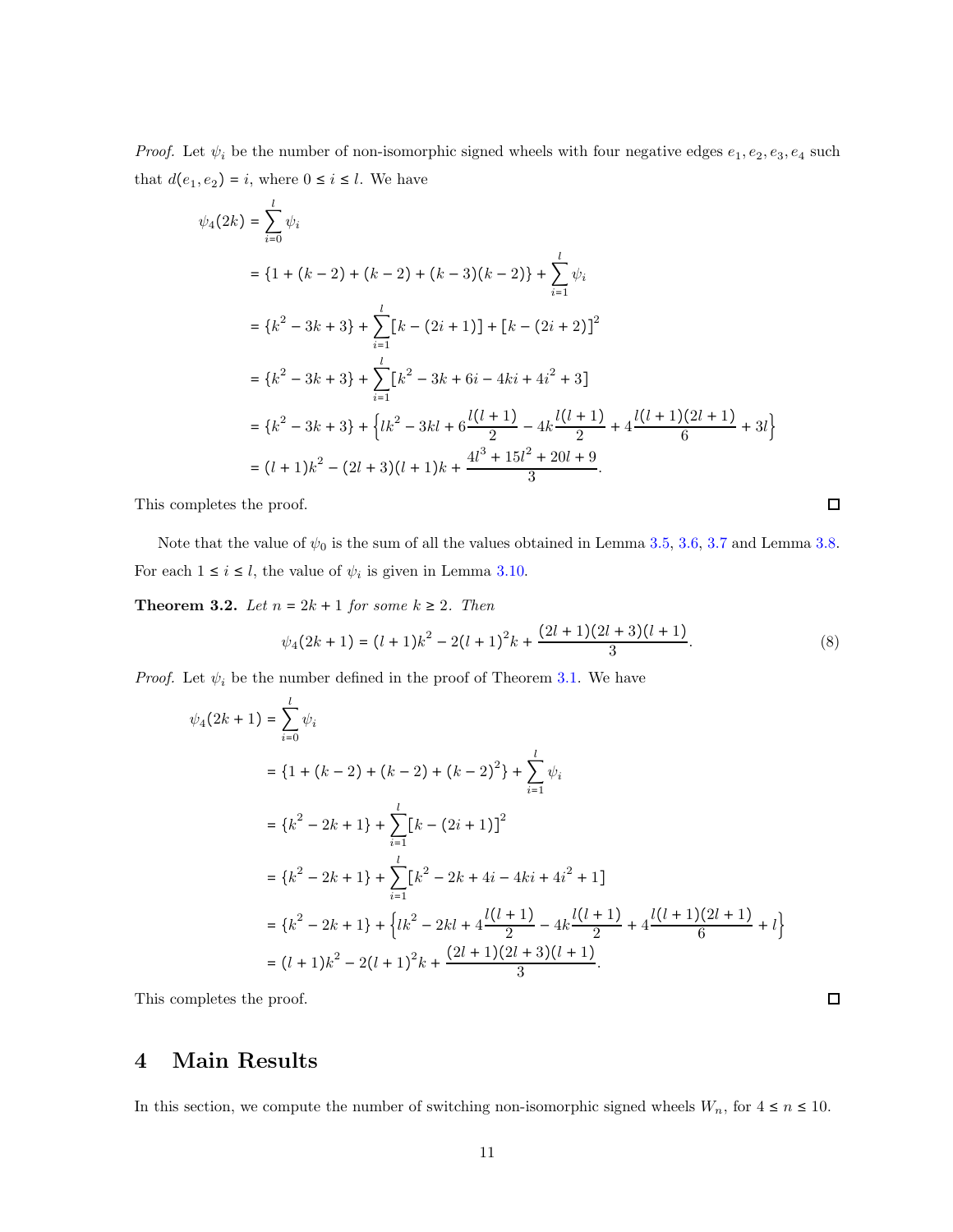#### <span id="page-25-0"></span>**Lemma 4.1.** The value of  $\psi_5(10)$  is 16.

*Proof.* To count  $\psi_5(10)$ , the different choices for five edges on  $C_{10}$  are considered in the following cases.

- 1. If the five edges form a path  $P_6$ , then there is only one choice for such a path, up to rotation.
- 2. If the set of five edges is a disjoint union of  $P_5$  and  $P_2$  then we can assume that  $P_5 = v_1v_2v_3v_4v_5$ . Due to the reflection passing through  $v_3$  and  $v_8$ , the possibilities for  $P_2$  are  $v_6v_7$  and  $v_7v_8$ . Therefore there are only two such choices.
- 3. If the set of five edges is a disjoint union of  $P_4$  and  $P_3$ , assume that  $P_4 = v_1v_2v_3v_4$ . Due to the reflection passing through the mid point of  $v_2v_3$  and its opposite edge  $v_7v_8$ , the choices for  $P_3$  are  $v_5v_6v_7$  or  $v_6v_7v_8$ . Thus there are only two such choices.
- 4. If the set of five edges is a disjoint union of  $P_4, P_2^1$  and  $P_2^2$ , where  $P_2^1$  and  $P_2^2$  are paths on two vertices, assume that  $P_4 = v_1v_2v_3v_4$ . Further, if  $P_2^1 = v_5v_6$ , then  $P_2^2$  can be  $v_7v_8, v_8v_9, v_9v_{10}$ . If  $P_2^1 = v_6 v_7$ , then  $P_2^2$  must be  $v_8 v_9$ . Hence there are four such choices.
- 5. If the set of five edges is a disjoint union of  $P_3^1, P_3^2$  and  $P_2$ , where  $P_3^1, P_3^2$  are paths on three vertices, assume that  $P_3^1 = v_1v_2v_3$ . If  $P_3^2 = v_4v_5v_6$  then due to the reflection passing through the mid point of  $v_3v_4$  and its opposite edge  $v_8v_9$ ,  $P_2$  can be  $v_7v_8$  or  $v_8v_9$ . If  $P_3^2 = v_5v_6v_7$  then due to the reflection passing through  $v_4$  and its opposite vertex  $v_9$ ,  $P_2$  must be  $v_8v_9$ . Finally, if  $P_3^2 = v_6v_7v_8$  then due to the reflection passing through mid point of  $v_4v_5$  and its opposite edge  $v_9v_{10}$ ,  $P_2$  must be either  $v_4v_5$  or  $v_9v_{10}$ . Thus there are four choices for this case.
- 6. If the set of five edges is a disjoint union of  $P_3, P_2^1, P_2^2$  and  $P_2^3$ , where  $P_2^1, P_2^2$  and  $P_2^3$  are paths on two vertices, then there are two such choices, up to automorphism.
- 7. If all five edges are mutually disjoint then there is only one choice, up to rotation.

From all these cases, we find that  $\psi_5(10) = 16$ . These 16 signed  $W_{10}$  are shown in Figure [2.](#page-27-1)  $\Box$ 

**Lemma 4.2.** For  $4 \le n \le 10$  and  $0 \le p \le 10$ , the values of  $\psi_p(n)$  are those listed in Table [1.](#page-26-0)

*Proof.* In Table [1,](#page-26-0) entries of row i, for  $i = 2, 3, 4$ , and 5, are computed from Lemma [3.1,](#page-20-1) [3.2,](#page-20-2) [3.3,](#page-20-3) and Lemma [3.4](#page-20-4) respectively. The values of  $\psi_r(s)$  for  $r = s$  are computed from Lemma [3.1](#page-20-1) and of  $\psi_r(s)$  for  $r = s - 1$  are computed from Lemma [3.2.](#page-20-2) The values of  $\psi_{r-2}(r)$  and  $\psi_{r-3}(r)$  for  $r = 7, 8, 9$ , and 10 are computed from Lemma [3.3](#page-20-3) and Lemma [3.4,](#page-20-4) respectively. The values of  $\psi_4(8)$  and  $\psi_4(10)(=\psi_6(10))$  are computed from Theorem [3.1](#page-23-1) and of  $\psi_4(9)(=\psi_5(9))$  is computed from Theorem [3.2.](#page-24-1) The value of  $\psi_5(10)$  $\Box$ is obtained in Lemma [4.1.](#page-25-0) This proves the lemma.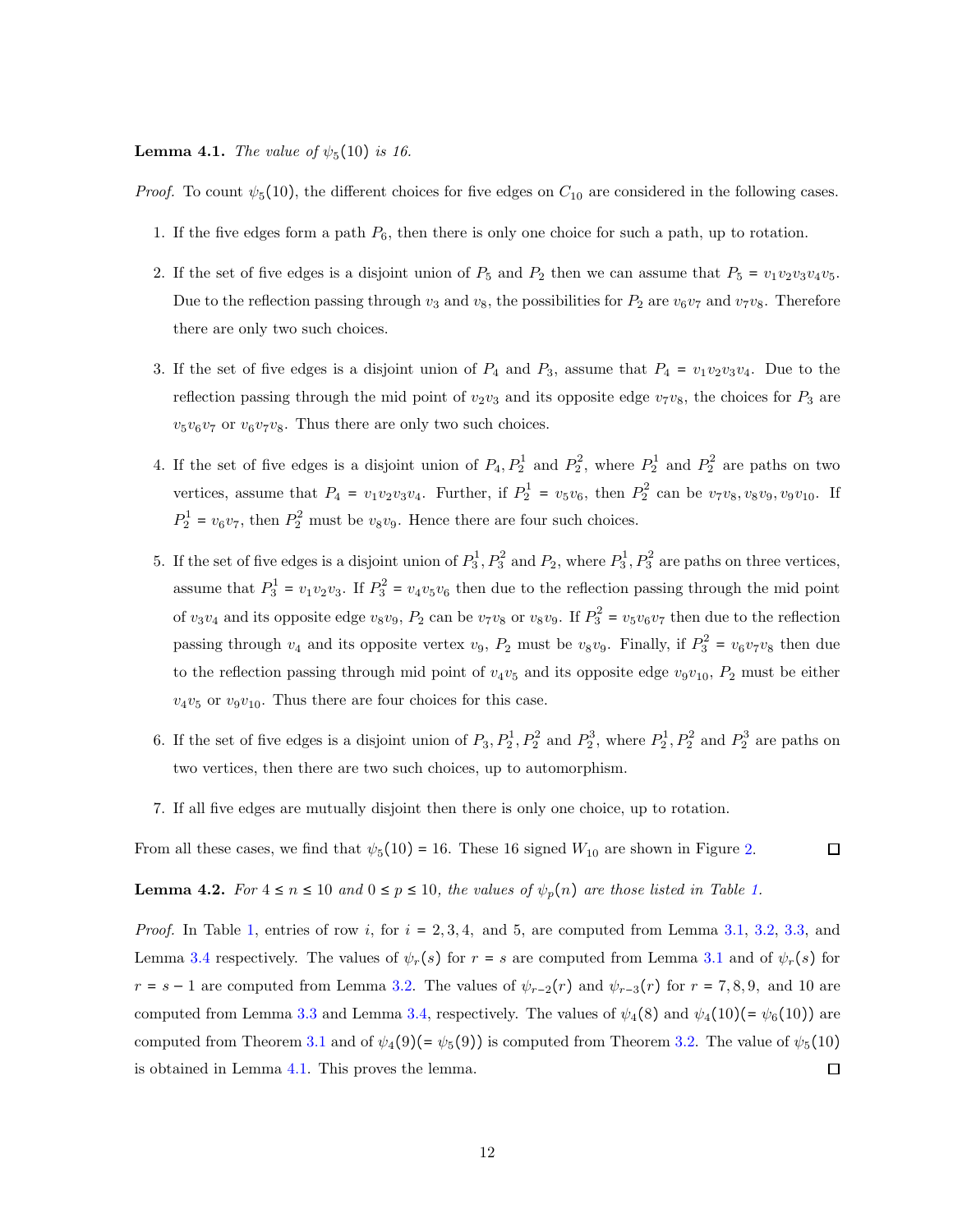**Theorem 4.1.** For  $n = 4, 5, 6, 7, 8, 9, 10$ , the number of switching non-isomorphic signed wheels on  $W_n$ are those given in Table [2.](#page-26-1)

 $\Box$ 

<span id="page-26-0"></span>Proof. The values of Table [2](#page-26-1) are obtained by respective columns sums of Table [1.](#page-26-0)

| $\boldsymbol{n}$<br>$\boldsymbol{p}$ | $\sqrt{4}$     | $\overline{5}$ | 6           | $\overline{7}$ | 8              | 9              | 10             |
|--------------------------------------|----------------|----------------|-------------|----------------|----------------|----------------|----------------|
| $\boldsymbol{0}$                     | $\mathbf{1}$   | $\mathbf{1}$   | $\,1$       | $\mathbf{1}$   | $\,1$          | $\,1$          | $\mathbf{1}$   |
| $\,1$                                | $\mathbf{1}$   | $\mathbf{1}$   | $\,1$       | $\mathbf{1}$   | $\,1$          | $\mathbf{1}$   | $\mathbf{1}$   |
| $\overline{2}$                       | $\overline{2}$ | $\overline{2}$ | 3           | 3              | $\overline{4}$ | $\,4\,$        | $\overline{5}$ |
| 3                                    | $\mathbf{1}$   | $\overline{2}$ | 3           | $\overline{4}$ | $\overline{5}$ | $\overline{7}$ | 8              |
| $\,4\,$                              | $\mathbf{1}$   | $\mathbf{1}$   | 3           | $\overline{4}$ | 8              | 10             | 16             |
| $\bf 5$                              |                | $\mathbf{1}$   | $\,1$       | 3              | $\overline{5}$ | 10             | 16             |
| 6                                    |                |                | $\mathbf 1$ | $\mathbf{1}$   | 4              | $\overline{7}$ | 16             |
| $\overline{7}$                       |                |                |             | $\mathbf{1}$   | $\,1$          | $\,4\,$        | 8              |
| 8                                    |                |                |             |                | $\,1$          | $\mathbf{1}$   | $\overline{5}$ |
| $\overline{9}$                       |                |                |             |                |                | $\mathbf{1}$   | $\mathbf{1}$   |
| 10                                   |                |                |             |                |                |                | $\mathbf{1}$   |

<span id="page-26-1"></span>Table 1: The number  $\psi_p(n)$  for  $n = 4, 5, ..., 10$  and  $0 \le p \le 10$ 

|                              | 5 <sup>5</sup> |  |  | $9 \mid 10$ |
|------------------------------|----------------|--|--|-------------|
| $\psi(n)$ 6 8 13 18 30 46 78 |                |  |  |             |

Table 2: The number of switching non-isomorphic signed  $W_n$  for  $n = 4, 5, ..., 10$ 

# 5 Conclusion

Recall from Lemma [1.2](#page-15-1) that the number of switching non-equivalent signed wheels is  $2^n$ . Another way of getting this number is the following.

It was already noticed that any signed wheel is switching equivalent to a signed wheel whose signature is a subset of  $E(C_n)$ . Also, by Lemma [1.1,](#page-15-0) any two signed wheels whose signatures are different subsets of  $E(C_n)$  are switching non-equivalent. As the total number of subsets of  $E(C_n)$  are  $2^n$ , there are  $2^n$ switching non-equivalent signed wheels on  $n + 1$  vertices. However many of these  $2^n$  signed wheels are isomorphic to each other. For this purpose, we have determined the value of  $\psi_p(n)$ , for  $p = 0, 1, 2, 3, 4, n-$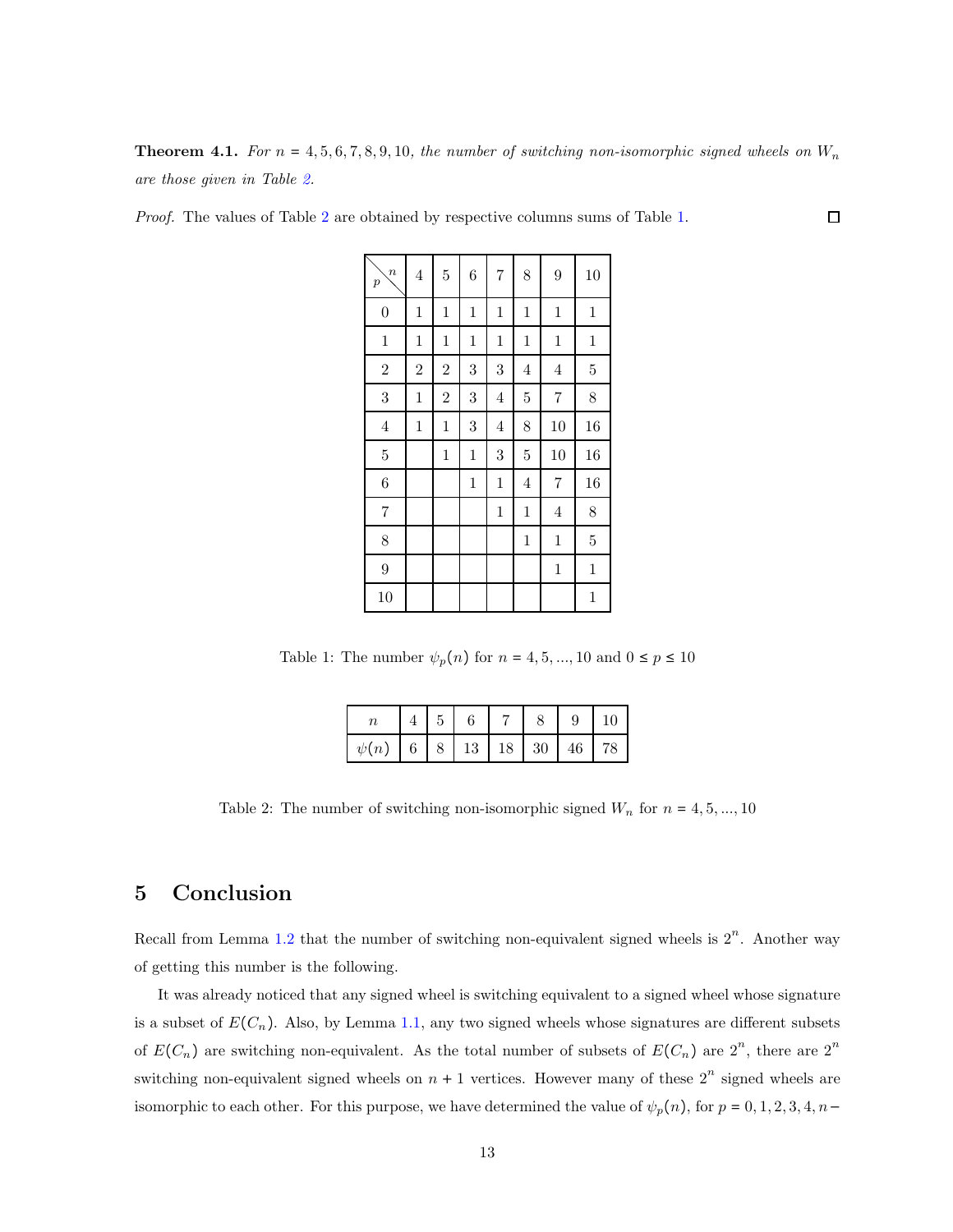<span id="page-27-1"></span>4,  $n-3$ ,  $n-2$ ,  $n-1$ , n and the value of  $\psi(n)$ , for  $n = 4, 5, 6, 7, 8, 9, 10$ . The values of  $\psi_p(n)$ , for  $p =$ 5, 6, ...,  $n-5$  are still unknown.



Figure 2: Switching non-isomorphic signed  $W_{10}$  with exactly five negative edges

## <span id="page-27-0"></span>References

- <span id="page-27-2"></span>[1] Y. Bagheri, A. R. Moghaddamfar and F. Ramezani. The number of switching isomorphism classes of signed graphs associated with particular graphs. Discrete Applied Math., 279 (2020), 25-33.
- <span id="page-27-3"></span>[2] H. Fredricksen and I. J. Kessler. An algorithm for generating necklaces of beads in two colors. Discrete Math., 61 (1986), 181-188.
- [3] H. Fredricksen and J. Maiorana. Necklaces of beads in k colors and k-ary de Bruijn sequences. Discrete Math., 23 (1978), 207-210.